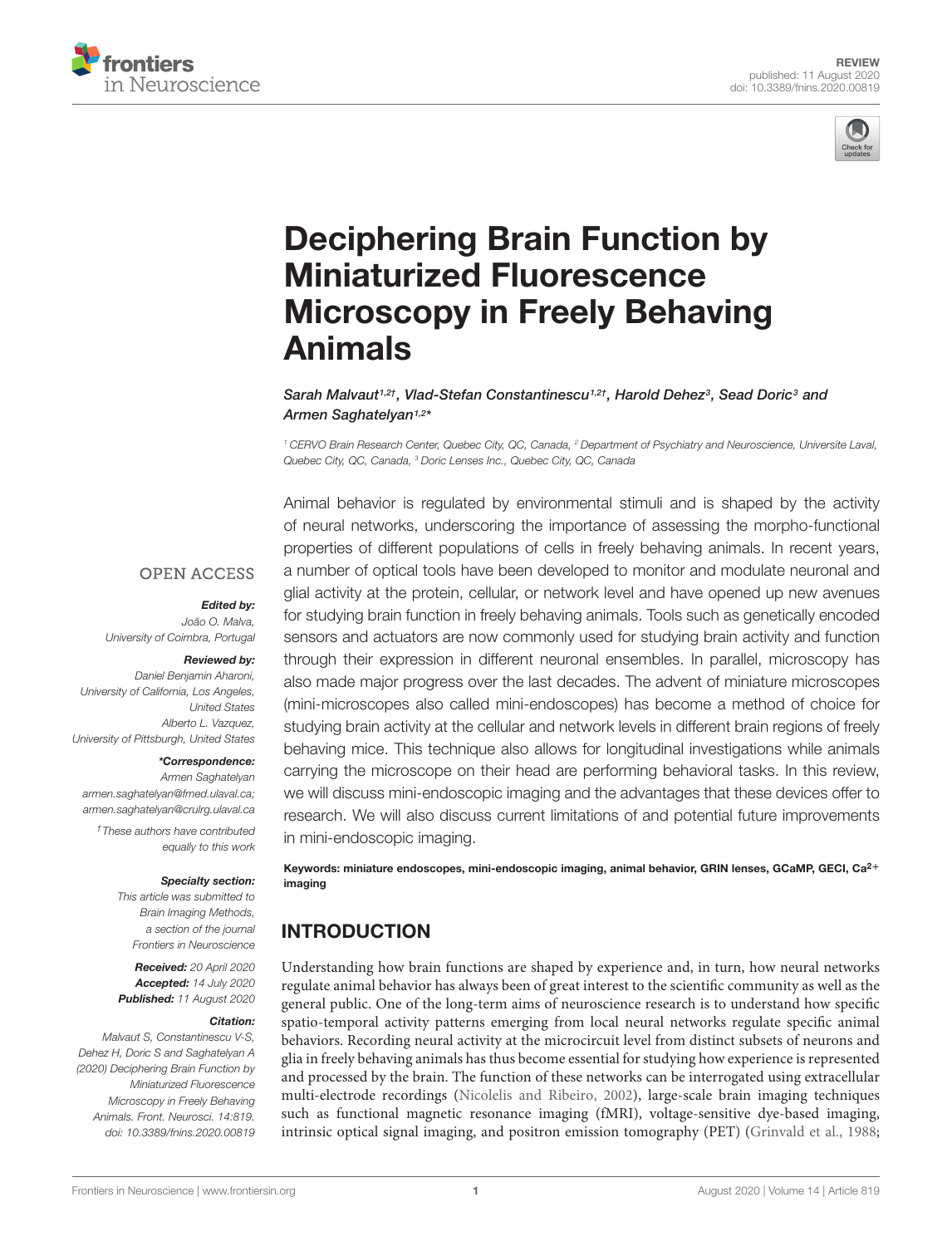[Shoham et al.,](#page-11-1) [1999;](#page-11-1) [Logothetis et al.,](#page-10-1) [2002\)](#page-10-1), or in vivo  $Ca^{2+}$ imaging using one- and two-photon mini-endoscopes [\(Dombeck](#page-10-2) [et al.,](#page-10-2) [2007;](#page-10-2) [Kerr et al.,](#page-10-3) [2007;](#page-10-3) [Grewe and Helmchen,](#page-10-4) [2009\)](#page-10-4). The technique of choice for these types of experiments has mostly involved taking electrophysiological recordings in either awake head-restrained or freely behaving rodents [\(Wilson and](#page-12-0) [Mcnaughton,](#page-12-0) [1993;](#page-12-0) [Houweling and Brecht,](#page-10-5) [2008;](#page-10-5) [Harvey et al.,](#page-10-6) [2009;](#page-10-6) [Niell and Stryker,](#page-11-2) [2010\)](#page-11-2). This approach has provided a great number of important insights into how neuronal ensembles orchestrate behavior such as the discovery of spatial representation by place and grid cells, for instance [\(O'keefe](#page-11-3) [and Dostrovsky,](#page-11-3) [1971;](#page-11-3) [Hafting et al.,](#page-10-7) [2005\)](#page-10-7). However, despite the tremendous value of this technique, the number of cells that can be recorded at a given time is limited by the small number of electrodes that can be used simultaneously. In theory, increasing the number of electrodes should make it possible to record electrophysiological activity in more cells, but the spacing between the electrodes is limited. Electrophysiological recordings also exclude electrically silent cells from the subsequent analysis of network dynamics [\(Shoham et al.,](#page-11-4) [2006\)](#page-11-4). To address some of these caveats, researchers can now take advantage of dense recordings using multi-tetrode arrays or silicone probes that make it possible to take recordings from large neuronal populations rather than from individual cells. Such large population-level recordings can be used to address questions that otherwise could not have been investigated using data from individual cell recordings [\(Csicsvari et al.,](#page-9-0) [2003;](#page-9-0) [Harris](#page-10-8) [et al.,](#page-10-8) [2003;](#page-10-8) [Buzsaki,](#page-9-1) [2004;](#page-9-1) [Dupret et al.,](#page-10-9) [2010;](#page-10-9) [Stensola et al.,](#page-11-5) [2012\)](#page-11-5). However, even with advances in electrophysiological recordings of large subsets of cells, there remain some important aspects that cannot be studied using such techniques. Although electrophysiology allows for distinct cell populations to be differentiated based on waveform shapes [\(Trainito et al.,](#page-12-1) [2019\)](#page-12-1), it is much more challenging to assess the individual contribution of each subset of recorded cells to the observed network dynamics. Recordings from subcellular structures such as dendrites can be also obtained in freely behaving mice using electrophysiological approaches [\(Moore et al.,](#page-11-6) [2017\)](#page-11-6). By taking advantage of the immune response that follows a tetrode implant, which allows a dendrite to get trapped between the tetrode tips and the glial encapsulation, it is possible to measure the dendritic membrane voltage in freely behaving rodents [\(Moore et al.,](#page-11-6) [2017\)](#page-11-6). This methodology could also provide important insights into the electrophysiological correlates of dendritic action potential integration, but has a low success rate and low yield.

The study of brain function has taken a step further with the advent of new optical tools designed to investigate neuronal activity at the protein, cellular, or network level. These include genetically encoded  $Ca^{2+}$  indicators (GECIs).  $Ca^{2+}$  is an important second messenger involved in the homeostasis of essentially all cells in the brain [\(Clapham,](#page-9-2) [1995;](#page-9-2) [Berridge](#page-9-3) [et al.,](#page-9-3) [2000\)](#page-9-3) and GECI-recorded Ca<sup>2+</sup> fluctuations can be used to study the activity and coding of neural ensembles in basal conditions and in response to stimuli [\(Tian et al.,](#page-11-7) [2012;](#page-11-7) [Lin](#page-10-10) [and Schnitzer,](#page-10-10) [2016\)](#page-10-10). Many different versions of GECIs exist, and their repertoire and properties are constantly improving [\(Dana et al.,](#page-9-4) [2016,](#page-9-4) [2019;](#page-9-5) [Shen et al.,](#page-11-8) [2020\)](#page-11-8). The green and

red  $Ca^{2+}$  indicators (GCaMP and RCaMP, respectively) are the most common [\(Lin and Schnitzer,](#page-10-10) [2016;](#page-10-10) [Shen et al.,](#page-11-8) [2020\)](#page-11-8). More recently, a quadricolor GECI suite (XCaMP) [\(Inoue et al.,](#page-10-11) [2019\)](#page-11-9) and a near-infrared  $Ca^{2+}$  indicator [\(Qian et al.,](#page-11-9) 2019) were designed to further expand the palette of GECIs and to study more complex neural dynamics. Using viral or transgenic labeling, GECIs can be expressed all over the brain or in specific neuronal/glial subtypes and are now widely used in the context of learning, memory formation, and plasticity [\(Jercog et al.,](#page-10-12) [2016\)](#page-10-12). They also allow for long-term investigations of brain activity for up to several weeks and even months [\(Jercog et al.,](#page-10-12) [2016\)](#page-10-12). In addition to GECIs, current efforts to develop genetically encoded voltage indicators (GEVIs) will eventually make it possible to monitor individual spikes during high-frequency trains of action potentials or subthreshold changes in the membrane potential in selected populations of cells [\(Bando et al.,](#page-9-6) [2019\)](#page-9-6). This will further increase the palette of functional assessments of neural networks during animal behavior. In addition to functional changes, several morphological modifications such as spine formation/elimination, the dynamics of glia processes, and microglia migration occur in response to environmental stimuli. Furthermore, several regions of the adult brain retain the capacity to renew their cellular populations during injury [\(Torper and Gotz,](#page-11-10) [2017\)](#page-11-10) or under homeostatic conditions through adult neurogenesis [\(Gengatharan et al.,](#page-10-13) [2016;](#page-10-13) [Obernier](#page-11-11) [and Alvarez-Buylla,](#page-11-11) [2019;](#page-11-11) [Vicidomini et al.,](#page-12-2) [2020\)](#page-12-2). All these morphological changes can be also monitored in vivo using live imaging approaches [\(Berry and Nedivi,](#page-9-7) [2017;](#page-9-7) [Pilz et al.,](#page-11-12) [2018;](#page-11-12) [Wallace et al.,](#page-12-3) [2020\)](#page-12-3).

In vivo imaging of morpho-functional changes in zebra fish larvae and nematodes has been performed in whole organisms [\(Ahrens et al.,](#page-9-8) [2012;](#page-9-8) [Nguyen et al.,](#page-11-13) [2016\)](#page-11-13). In rodents, in vivo imaging of a given brain region has traditionally been performed by two-photon microscopy in anesthetized or awake headrestrained animals performing specific behavioral tasks. While this allows for long-term and longitudinal recording of brain activity, it is limited to a restricted number of behavioral tasks and cannot be used to study deep brain structures unless the overlying brain regions are removed, which may affect cellular activity and animal behavior. The last two decades saw the advent of miniaturized fluorescent microscopes (also called minimicroscopes or mini-endoscopes) that enable in vivo recordings of brain structure and function of freely behaving animals to be taken at the cellular and network levels. These devices, which are similar to benchtop microscopes in their optical designs, contain miniaturized optical parts (mirrors, filters, or even a camera) and can be carried by animals that freely displace in an arena. Displays and recordings of acquired images are then computer assisted, allowing for the modulation of different parameters such as acquisition frame rate, exposure, and illumination power, without any additional manipulation of the recorded animal. Mini-endoscopes have evolved considerably in recent years since the first miniaturized versions were developed [\(Helmchen et al.,](#page-10-14) [2001\)](#page-10-14) and are still being refined and improved. They have helped provide answers to several unresolved questions regarding brain activity and structure. In this review, we will first present the various models of currently available mini-endoscopes and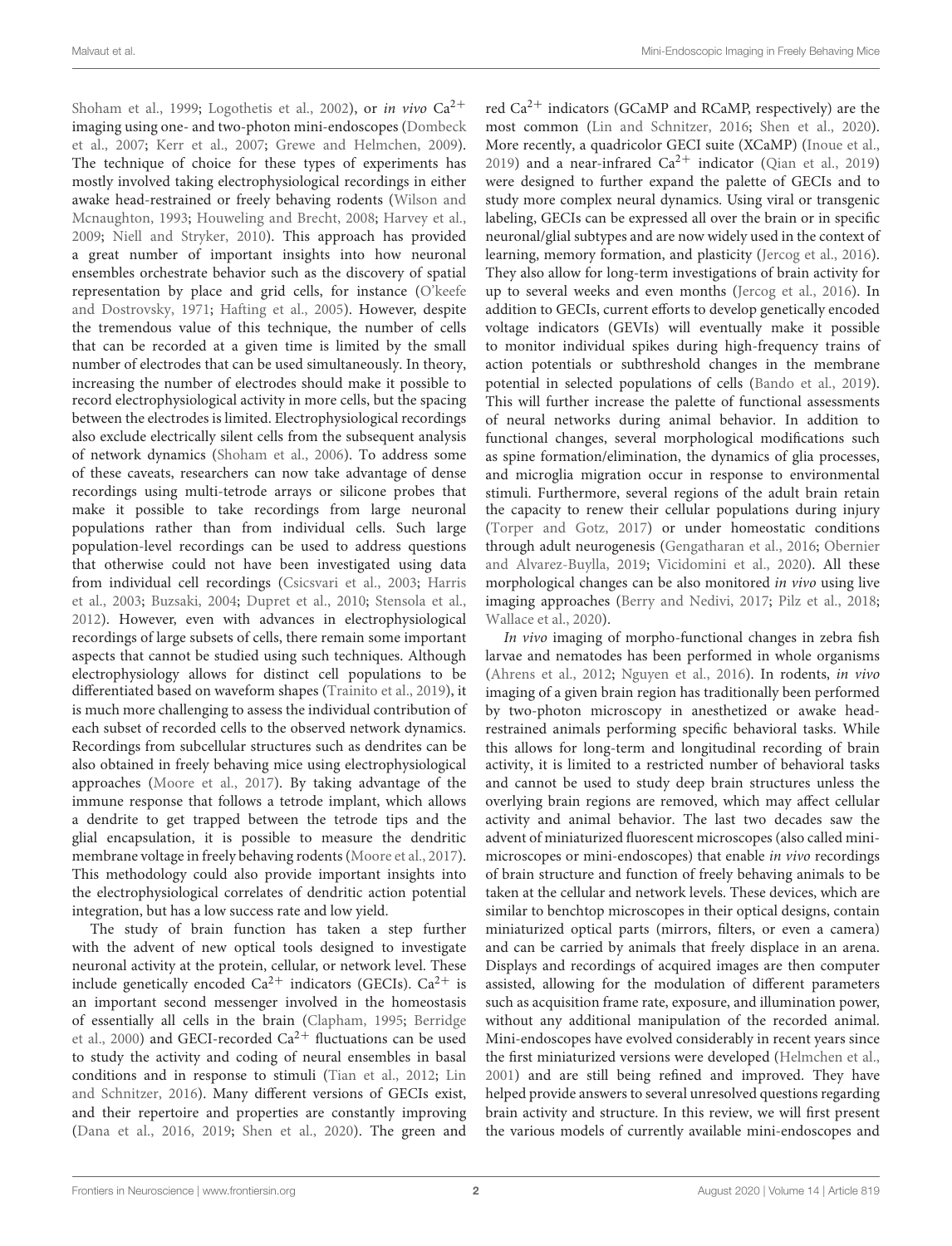provide an overview of their specifications, advantages, and limitations. We will then discuss the in vivo applications of miniendoscopy and the limitations of existing devices as well as future avenues for improving mini-endoscopic microscopy.

# CURRENT STATE OF THE ART FOR RECORDING BRAIN ACTIVITY AND STRUCTURE USING MINI-ENDOSCOPES

### One-Color Mini-Endoscopes

The first versions of mini-endoscopes were based on twophoton excitation, and some microscope components such as lasers and photomultipliers (PMT) were converted to transmit the excitation light to the head of the animal or to collect emissions through optic fibers. These systems were used for imaging at the surface of the brain [\(Helmchen et al.,](#page-10-14) [2001;](#page-10-14) [Helmchen,](#page-10-15) [2002;](#page-10-15) [Flusberg et al.,](#page-10-16) [2005\)](#page-10-16). They were bulky and heavy (25 g, 70 mm high), limiting applications involving naturalistic behavior. Also, the devices could not compensate very well for strong motion artifacts [\(Helmchen et al.,](#page-10-14) [2001;](#page-10-14) [Helmchen,](#page-10-15) [2002\)](#page-10-15). Subsequent improvements led to the creation of lighter portable two-photon excitation microscopes [\(Gobel](#page-10-17) [et al.,](#page-10-17) [2004;](#page-10-17) [Flusberg et al.,](#page-10-18) [2008;](#page-10-18) [Sawinski et al.,](#page-11-14) [2009\)](#page-11-14) that were used to image neural networks in freely moving mice and rats. A promising approach using a portable two-photon excitation-scanning microscope that weighs as little as 2 g was recently introduced to study activity in the entorhinal cortex of freely behaving mice [\(Zong et al.,](#page-12-4) [2017;](#page-12-4) [Rowland et al.,](#page-11-15) [2018\)](#page-11-15). These systems provide the obvious advantages of twophoton excitation microscopy such as a small excitation volume, increased tissue penetration, reduced phototoxicity, and the possibility of imaging subcellular structures. However, the low two-photon absorption cross-section also imposes high spatial (small focal spot) and temporal (short laser pulse) constraints on two-photon microscopy systems. To get sufficient excitation intensity at focus, it requires high numerical aperture diffractionlimited optics as well as expensive table-top femtosecond pulse lasers with proper dispersion compensation. Laser scanning twophoton microscopes should also be properly stabilized to avoid motion artifacts as the pixels of each image are not recorded simultaneously. It is thus more challenging to use two-photon excitation in a context of mini-endoscopes, suggesting that miniaturized epifluorescence microscopy tends to represent a simpler and more affordable method for imaging activity in neural networks at the cellular level, particularly in deep brain regions while animals are freely behaving.

Several groups have taken advantage of small optical rod lenses [gradient refractive index (GRIN) lenses] [\(Jung and Schnitzer,](#page-10-19) [2003;](#page-10-19) [Levene et al.,](#page-10-20) [2004\)](#page-10-20) to build mini-endoscopes. These lenses have a short working distance and can be fixed either at the surface of the brain or inserted into deep brain regions to perform imaging in the superficial or deep brain regions, respectively [\(Helmchen et al.,](#page-10-14) [2001;](#page-10-14) [Helmchen,](#page-10-15) [2002;](#page-10-15) [Flusberg](#page-10-16) [et al.,](#page-10-16) [2005\)](#page-10-16). GRIN lenses, which can have different diameters and customizable lengths, have been used for in vivo imaging of previously unreachable deep brain structures such as the substantia nigra, the hypothalamus, the parabrachial nucleus, and the basal forebrain [\(Bocarsly et al.,](#page-9-9) [2015;](#page-9-9) [Fu et al.,](#page-10-21) [2019;](#page-10-21) [Patel](#page-11-16) [et al.,](#page-11-16) [2019\)](#page-11-16). GRIN lenses are usually flat at the tip, making it possible to image cells just below the tip. However, they can also be coupled with a prism mirror allowing for "side-view" imaging. This configuration, in our experience, significantly reduces tissue damage and immune responses compared to blunt probes. In line with this, less tissue damage and better neuronal preservation is observed for well-sharpened and small tip angle silicone probes used for in vivo electrophysiological recordings [\(Edell et al.,](#page-10-22) [1992\)](#page-10-22). The GRIN coupled with a prism has been used for imaging neurons located in different cortical layers [\(Gulati et al.,](#page-10-23) [2017\)](#page-10-23).

Gradient refractive index implantation is minimally invasive, and the presence of the lens in an animal's brain does not alter the locomotion or behavior of the animal in selected tasks commonly used in neuroscience research [\(Lee et al.,](#page-10-24) [2016\)](#page-10-24), although this largely depends on the diameter and type of GRIN lens [\(Resendez et al.,](#page-11-17) [2016\)](#page-11-17). Larger diameter (1 mm) GRIN lenses have been described as being more suitable for an implantation in superficial brain regions such as the cortex or the hippocampus, whereas smaller diameter GRINs are more suitable for deeper brain regions such as the hypothalamus or the ventral tegmental area [\(Resendez et al.,](#page-11-17) [2016\)](#page-11-17). Slow insertion of probes during implantation or using probes coupled with a prism can minimize possible compression of the brain, restricting it to the front of the GRIN and reducing possible damage [\(Edell et al.,](#page-10-22) [1992;](#page-10-22) [Levene](#page-10-20) [et al.,](#page-10-20) [2004\)](#page-10-20). For deep brain region imaging, a track in the brain is often created using a sharp needle or blade. Brain tissue aspiration is also used in some cases [\(Resendez et al.,](#page-11-17) [2016;](#page-11-17) [Gulati et al.,](#page-10-23) [2017;](#page-10-23) [Gonzalez et al.,](#page-10-25) [2019;](#page-10-25) [De Groot et al.,](#page-9-10) [2020\)](#page-9-10). The inflammatory response resulting from implant insertion normally largely clears up after 4 weeks [\(Bocarsly et al.,](#page-9-9) [2015\)](#page-9-9), or less for sharp-ended implants [\(Edell et al.,](#page-10-22) [1992;](#page-10-22) [Turner et al.,](#page-12-5) [1999\)](#page-12-5). This observation highlights the need to start recording with miniature endoscopes several weeks post-implantation. A minimal period ranging from 2 to 4 weeks is required before acquiring data using GRIN lenses [\(Barbera et al.,](#page-9-11) [2019;](#page-9-11) [Fu et al.,](#page-10-21) [2019;](#page-10-21) [Gonzalez et al.,](#page-10-25) [2019\)](#page-10-25). To confirm the correct implantation of a GRIN lens, a post hoc analysis in post-mortem brain tissues can be used. This step makes it possible to adapt the stereotaxic coordinates used in different animals [\(Lee et al.,](#page-10-24) [2016;](#page-10-24) [Resendez et al.,](#page-11-17) [2016\)](#page-11-17). When viral vectors are injected in a defined brain region a few weeks before GRIN implantation, changes in background fluorescence may be also used to ascertain the correct positioning.

As for animals becoming habituated to the imaging device, it is common practice to try to reduce the weight of mini-endoscopes as much possible so as to not interfere with naturalistic behavior of the animals [\(Resendez et al.,](#page-11-17) [2016\)](#page-11-17). Chronic GRIN implants do not alter animal performance in standard behavioral procedures such as the rotarod test or the Morris water maze [\(Lee et al.,](#page-10-24) [2016\)](#page-10-24). However, no comparative studies have been reported with regard to the adaptation of animals to mini-endoscopes of different weights and configurations. Further behavioral investigations will be required to accurately evaluate the maximal weight that small rodents like mice can carry on their head without an impact on their behavior and to compare different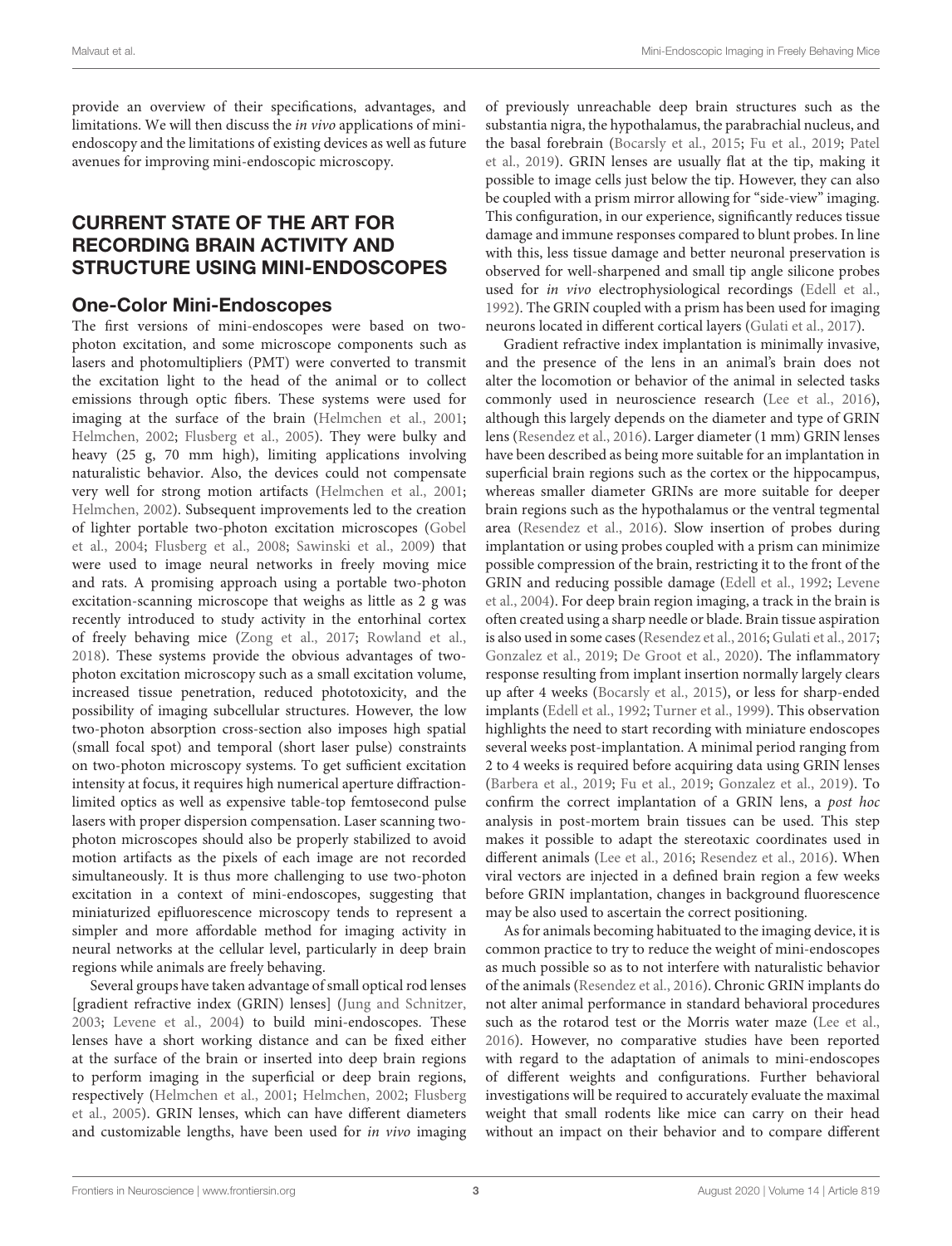mini-endoscopes, some of which are bulkier than others. Also, not all available versions of mini-endoscopes can reach very lateral or anterior brain regions such as the olfactory bulb. In fact, due to size constraints, placing a mini-endoscope in such regions could potentially alter the normal behavior of the animals or even their vision if placed too close to their eyes. Smaller footprint mini-endoscopes may help to resolve this issue.

An important step in the conception of mini-endoscopes is thus the miniaturization of microscope parts. [Ghosh et al.](#page-10-26) [\(2011\)](#page-10-26), in their first version of a fully miniaturized epifluorescence miniendoscope, replaced larger external light sources (e.g., Xenon lamps, mercury lamps, high power LEDs, and lasers) with smaller internal LEDs that are efficient and low-cost alternatives. This approach is now widely used in different open source miniendoscopes designed to image in freely behaving rodents or songbirds. These include the UCLA Miniscope [\(Cai et al.,](#page-9-12) [2016\)](#page-9-12), the National Institute of Drug Abuse MiniScope [\(Barbera et al.,](#page-9-13) [2016\)](#page-9-13), the Boston University FinchScope that was developed for imaging in songbirds [\(Liberti et al.,](#page-10-27) [2017\)](#page-10-27), and the University of Toronto CHEndoscope [\(Jacob et al.,](#page-10-28) [2018\)](#page-10-28). Although very practical in terms of cost, availability, and size, installing LEDs directly in the microscope body can have some drawbacks. Because of its location in the microscope body, maximum output power is limited in order to minimize potential excessive heat on the animal's head at higher powers normally used for optogenetic stimulations. To alleviate these issues, some commercial one-color mini-endoscopes can be connected to adjustable, exchangeable external light sources such as lasers, laser pumped incoherent sources (Ce:YAG), or LEDs using an optical fiber. However, this has the disadvantage of adding an extra optical fiber above the animal's head.

Mini-endoscopes also take advantage, in their design, of off-the-shelf miniature electronic components such as complementary metal oxide semiconductor (CMOS) sensors for image detection. These sensors support high acquisition frame rates (higher than 30 Hz) and can, in some cases, be coupled to a microphone to record songbird vocalizations [\(Liberti et al.,](#page-10-27) [2017\)](#page-10-27). Improved versions of mini-endoscopes are currently available from commercial sources (Doric Lenses, Inscopix, and Neurescence) as well as open-source platforms (UCLA Miniscope, NINscope, and FinchScope).

It should be also mentioned that because of their miniaturization and their use in freely behaving animals, device failure may also occur. Unlike tabletop microscopy systems, miniaturized fluorescence microscopes are operated in challenging environments, with the animal moving in different directions and potentially applying some constraints on the microscope and optical fibers. Several approaches have been investigated to reduce the risks of experiment interruption due to microscope failure, including sturdier bodies in hard plastic [\(Cai et al.,](#page-9-12) [2016\)](#page-9-12) and metal frames [\(Zong et al.,](#page-12-4) [2017\)](#page-12-4), protected electronics, and connectorized systems with interchangeable cables [\(Barbera et al.,](#page-9-13) [2016;](#page-9-13) [Cai et al.,](#page-9-12) [2016;](#page-9-12) [Liberti et al.,](#page-10-27) [2017;](#page-10-27) [Jacob et al.,](#page-10-28) [2018;](#page-10-28) [De Groot et al.,](#page-9-10) [2020\)](#page-9-10). Optical components used in miniature endoscopes can be costly and, because of their size, failure can happen during surgical implantation or extraction. To counteract this, [Bocarsly et al.](#page-9-9) [\(2015\)](#page-9-9) proposed

a version of the device, including the implantation in animal's brain of a guide cannula, allowing for the insertion of a GRIN lens for each imaging session. However, it should be noted that the resulting diameter of the imaging probe is larger, which has an impact on brain tissue, as previously reported [\(Bocarsly et al.,](#page-9-9) [2015;](#page-9-9) [Resendez et al.,](#page-11-17) [2016\)](#page-11-17).

# Two-Color Mini-Endoscopes

Functional and structural imaging in a given brain region was, for a long time, restricted to a general cell population or a subset of cells expressing a particular  $Ca^{2+}$  indicator or fluorescent marker. More recently, two-color versions of mini-endoscopes have been developed that allow two different fluorophores with different emission and excitation wavelengths to be imaged. However, GRIN lenses have large chromatic aberrations that induce a shift (sometimes up to several tens of microns) in the imaged focal plane when comparing the fluorescence of two different fluorophores. To counteract these aberrations, one solution is to place two CMOS sensors in the microscope body at a specific location to compensate for the focal shift induced by the GRIN lens when imaging the two spectrally distinct fluorophores. Another solution for counteracting chromatic aberrations is to use achromatic lenses. The availability of several versions and colors of GECIs [\(Dana et al.,](#page-9-4) [2016,](#page-9-4) [2019;](#page-9-5) [Shen et al.,](#page-11-8) [2020\)](#page-11-8), each with its own emission/excitation spectra, means that it is now possible to image using both green and red  $Ca<sup>2+</sup>$  indicators with similar kinetics [\(Shen et al.,](#page-11-8) [2020\)](#page-11-8). Twocolor mini-endoscopes have a number of advantages. First, when combined with  $Ca<sup>2+</sup>$  indicators of spectrally distinguishable colors (GCaMP and RCaMP, for instance), it is possible to compare the activity of two different cell populations in the same brain region of freely behaving animals. In addition, two-color mini-endoscopes can be used for motion correction. In fact,  $xy$ and z drift can occur when animals are moving, which may create some bias in data analysis and interpretation. This issue can be addressed by performing functional  $Ca^{2+}$  imaging combined with morphological fluorescent marker imaging followed by open-source plugin or software processing for motion and drift correction. These systems can be also used for imaging cell populations that can be defined only based on the combinatory genetic labeling approaches, leading to the expression of two different fluorophores (or sensors) by the same cell. Two-color mini-endoscopes can be also used for assessing the interplay between different cellular populations in a given brain region. It should be noted, however, that because of their optical design, two-color mini-endoscopes are bulkier and a longer habituation period for the animal may be required before starting the experiments.

# Combined Optogenetic and Imaging Mini-Endoscopes for Studying Brain Connectivity and Disease Pathogenesis

The discovery that neuronal activity can be modulated using light-sensitive ion channels or opsins was a breakthrough in the field of neuroscience [\(Kim et al.,](#page-10-29) [2017\)](#page-10-29). In vivo optogenetic approaches are now widely used to modulate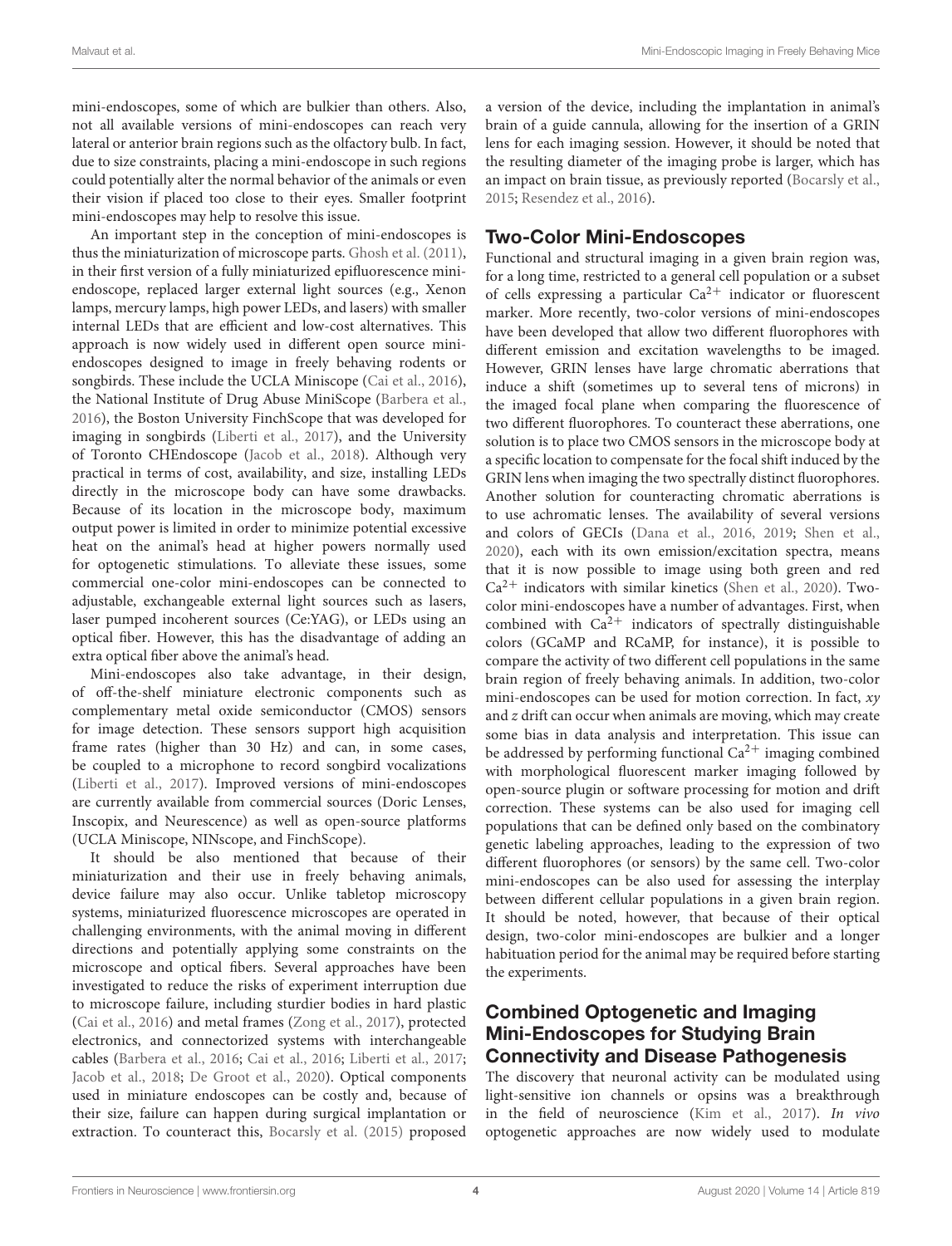neuronal activity and to investigate the impact on animal behavior [\(Kim et al.,](#page-10-29) [2017\)](#page-10-29). It is possible to modulate neuronal activity by either stimulating or inhibiting the activity of a cell population in a given structure while simultaneously imaging the responses of the same or neighboring populations of cells in the same structure or even in a very different, remote structure [\(Stamatakis et al.,](#page-11-18) [2018\)](#page-11-18). However, the opsin and  $Ca^{2+}$ indicators have to be carefully chosen as crosstalk between the channels may affect the recordings [\(Stamatakis et al.,](#page-11-18) [2018\)](#page-11-18). In addition, the imaging light source attenuates the optogenetic response [\(Stamatakis et al.,](#page-11-18) [2018\)](#page-11-18), which means that care must be taken in choosing the excitation light source for imaging in order to provide a better signal-to-noise ratio and minimal crosstalk.

[De Groot et al.](#page-9-10) [\(2020\)](#page-9-10) developed the NINscope, which can be used to simultaneously record and optogenetically stimulate two distant brain structures. The authors reduced the footprint of the mini-endoscope, making it possible to record the  $Ca^{2+}$  activity of a subset of cells in a given brain region while optogenetically stimulating cells in many other brain areas using small LEDs installed on the surface of the brain [\(De Groot et al.,](#page-9-10) [2020\)](#page-9-10). For experiments requiring optogenetic manipulation of deeper brain regions that cannot be targeted with the NINscope, a micro-LED can be implanted inside the brain. The stimulation can then be synchronized with the endoscope imaging [\(Shin](#page-11-19) [et al.,](#page-11-19) [2017\)](#page-11-19). Combined optogenetic and imaging mini-endoscope baseplates composed of a GRIN relay lens for fluorescence imaging and an optical fiber for opsin activation are also commercially available. These systems offer a customizable length and distance between the imaging cannula and the implanted optical fiber. We used one of these mini-endoscope baseplates to optogenetically induce α-synuclein aggregation in the substantia nigra and to monitor changes in striatal neurons using  $Ca^{2+}$ imaging [\(Bérard et al.,](#page-9-14) [2019\)](#page-9-14).

# Multi-Region Imaging With Mini-Endoscopes

The NINscope developed by [De Groot et al.](#page-9-10) [\(2020\)](#page-9-10) also allows the simultaneous and synchronous imaging of two separate brain regions because of its reduced footprint. This is of particular relevance in a context of brain connectivity as the activity of two distinct regions can be correlated at the cellular level depending on the selected behaviors or stimuli. Simultaneous recording using two separate mini-endoscopes can also be performed in both hemispheres of the same structure [\(Gonzalez et al.,](#page-10-25) [2019;](#page-10-25) [De Groot et al.,](#page-9-10) [2020\)](#page-9-10). These recordings can be used to investigate the lateralization of brain activity [\(Gonzalez et al.,](#page-10-25) [2019\)](#page-10-25) and to compare, in the same subject, the activity of two hemispheres to which a different treatment may have been applied. A device allowing for simultaneous imaging of different brain regions is now also commercially available. In fact, because of it small footprint, the fiber bundlebased device from Neurescence (quartet mini-microscope) can record neuronal activity from up to four different brain regions as well as from different animals that are socially interacting, for instance.

# Mini-Endoscopes With Dual-Modality **Recordings**

Mini-endoscopes also allow for dual-modality recording of neuronal activity. [Yashiro et al.](#page-12-6) [\(2017\)](#page-12-6) used a mini-endoscope system coupled with electrophysiological recordings of neural activity to make simultaneous optical recordings from large neuronal subsets. Such simultaneous optical and electrical recordings may prove to be extremely useful in correlating electrically recorded phenomena (multi-unit activity and local field potentials) with optically recorded  $Ca^{2+}$  fluctuations. Combined electrical and  $Ca^{2+}$  signal recordings from a single fluorescent neuron in vivo have also been made and allow the spiking activity of recorded cells to be correlated with changes in  $Ca^{2+}$  dynamics [\(Lechasseur et al.,](#page-10-30) [2011\)](#page-10-30). In addition to combining imaging and electrophysiological recordings, commercially available dual implant baseplates composed of a GRIN lens and an optical fiber allow  $Ca^{2+}$  imaging and photometry recordings in two different brain regions located as close together as 1 mm to be performed. Another potential new application for mini-endoscopes involves combining  $Ca^{2+}$ imaging with intrinsic optical signals [\(Senarathna et al.,](#page-11-20) [2019\)](#page-11-20). This device can be used to monitor neuronal activity in large areas of the brain and subtract the hemodynamic signal, providing insights into neurovascular coupling [\(Senarathna et al.,](#page-11-20) [2019\)](#page-11-20). Other types of dual-modality recording mini-endoscopes are also available, such as those that allow for combined  $Ca^{2+}$  imaging and bird vocalization recording [\(Liberti et al.,](#page-10-27) [2017\)](#page-10-27). It is likely that in coming years other dual-modality mini-endoscopes will be developed. These systems could allow for combining imaging and local drug delivery via integrated cannula,  $Ca^{2+}$  activity recordings and respiration/sniffing assessments, or simultaneous  $Ca<sup>2+</sup>$  and voltage imaging, for instance. This in turn will make it possible to perform multi-modal assesments of neural networks during unrestricted animal behavior.

# Electronic Modulation of the Field of View: eFocus Mini-Endoscopes

A non-negligible drawback of traditional mini-endoscopes was, for a long time, the inability to change the focus prior to or during image acquisition, limiting imaging to a single focal plane [\(Barretto and Schnitzer,](#page-9-15) [2012;](#page-9-15) [Hamel et al.,](#page-10-31) [2015\)](#page-10-31). Indeed over time, following consecutive imaging sessions, the focal plane can change slightly and tracking the same cells can become challenging. To counteract this, the first versions of commercial and open-source mini-endoscopes offered the possibility to manually and mechanically adjust the image focus with a slider, screw, or turret before starting a recording, which resulted in additional manipulations of both the device and the animal [\(Ghosh et al.,](#page-10-26) [2011;](#page-10-26) [Barbera et al.,](#page-9-13) [2016;](#page-9-13) [Cai et al.,](#page-9-12) [2016;](#page-9-12) [Liberti](#page-10-27) [et al.,](#page-10-27) [2017;](#page-10-27) [Jacob et al.,](#page-10-28) [2018\)](#page-10-28). To deal with this issue, updated electronically focused versions of endoscopes have been released by several companies such as Inscopix and Doric Lenses or were built from open-source designs (e.g., UCLA miniscope version 4). These versions make it possible to adjust the focus remotely and thus avoid mechanical manipulations of the endoscope while the animals are freely behaving. To that end, several groups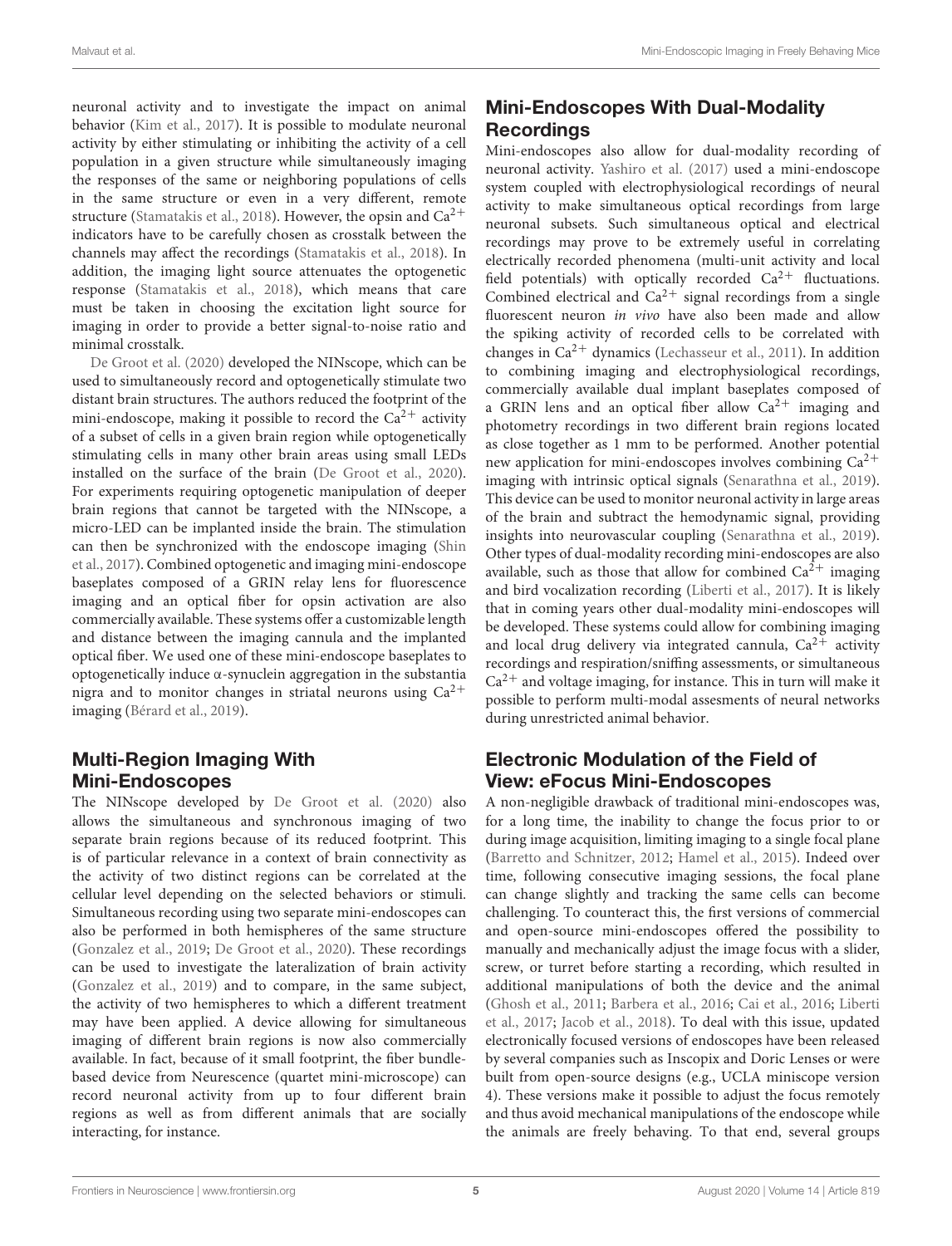have taken advantage of different strategies. For example, electrowetting liquid lenses, which are small devices containing two non-miscible liquids, have been used. They allow for the rapid deformation of the lenses and thus the electronic focusing of the field of view by applying a voltage [\(Grewe et al.,](#page-10-32) [2011;](#page-10-32) [Zou et al.,](#page-12-7) [2015;](#page-12-7) [Ozbay et al.,](#page-11-21) [2018\)](#page-11-21). Electronically tunable liquid crystal lenses have also been used [\(Bagramyan et al.,](#page-9-16) [2017\)](#page-9-16). These lenses, which are traditionally used in liquid crystal displays, consume little energy and are lighter than electro-wetting liquid lenses, two important parameters for improving mini-endoscopes without compromising their size and weight.

# IN VIVO APPLICATIONS OF MINI-ENDOSCOPIC IMAGING

As discussed above, two main approaches for optical brain imaging studies on live animals have emerged—those that require the experimental subjects to be head-fixed, such as two-photon excitation microscopy, and those that allow for unrestrained behavior, such as mini-endoscopes. Each technique has its share of advantages and drawbacks. Depending on the nature of the study, researchers can now use a variety of methods that can accommodate either imaging approach. New advancements in fluorescent reporter proteins, in particular GECIs and GEVIs, mean that neuroscientists can perform two-color fluorescence imaging and can distinguish the activity of a dual-labeled subset within a broad population of indicator-labeled cells [\(Chen et al.,](#page-9-17) [2013;](#page-9-17) [Inoue et al.,](#page-10-33) [2015;](#page-10-33) [Malvaut et al.,](#page-11-22) [2017\)](#page-11-22). The head-fixed imaging approaches that use high-performance lenses and the optical sectioning provided by two-photon microscopy allow for the interrogation of activity patterns during animal behavior at subcellular levels such as in dendrites, dendritic spines, and even axonal boutons [\(Petreanu et al.,](#page-11-23) [2012;](#page-11-23) [Xu et al.,](#page-12-8) [2012;](#page-12-8) [Boyd et al.,](#page-9-18) [2015;](#page-9-18) [Sheffield and Dombeck,](#page-11-24) [2015\)](#page-11-24). The headfixed paradigm can also make intracranial drug delivery easier [\(Nimmerjahn et al.,](#page-11-25) [2009;](#page-11-25) [Lovett-Barron et al.,](#page-11-26) [2014\)](#page-11-26). Behavioral assays, including adapted fear conditioning paradigms [\(Lovett-](#page-11-26)[Barron et al.,](#page-11-26) [2014\)](#page-11-26), controlled delivery of sensory stimuli [\(Verhagen et al.,](#page-12-9) [2007;](#page-12-9) [Carey et al.,](#page-9-19) [2009;](#page-9-19) [Andermann et al.,](#page-9-20) [2011;](#page-9-20) [Blauvelt et al.,](#page-9-21) [2013;](#page-9-21) [Patterson et al.,](#page-11-27) [2013;](#page-11-27) [Miller et al.,](#page-11-28) [2014\)](#page-11-28), and perceptual discrimination tasks [\(Andermann et al.,](#page-9-22) [2010;](#page-9-22) [Komiyama et al.,](#page-10-34) [2010;](#page-10-34) [O'connor et al.,](#page-11-29) [2010\)](#page-11-29) can now be done in a head-restrained configuration to study changes at subcellular levels during complex behavioral tasks. Another exciting avenue for head-restrained optical imaging in live animals involves the use of virtual reality approaches [\(Harvey et al.,](#page-10-6) [2009,](#page-10-6) [2012;](#page-10-35) [Dombeck et al.,](#page-10-36) [2010\)](#page-10-36), which could provide new information about an animal's spatial navigation.

However, even with the enrichment of the behavioral repertoire that can be tested during head-restrained experiments, the array of behavioral manipulations is still restricted and is associated with the stress that the animals may encounter during head fixation and imaging. This stress can have an adverse effect on the outcome of the behavioral analysis and is likely to affect the neuronal activity patterns recorded [\(Thurley and Ayaz,](#page-11-30) [2017\)](#page-11-30). Miniaturized head-mounted imaging devices were designed to

circumvent these shortcomings. The main motivation for these devices was first and foremost their ability to record activity from many neurons in an animal that is unrestrained and that can display natural innate behavior as well as a broad array of social behaviors such as fighting, mating, care-giving, and other forms of interaction. The need to accurately monitor cell activity in freely behaving experimental subjects has led to recent advances in mini-endoscopic imaging that make it possible to record neuronal activity simultaneously from different brain regions [\(De](#page-9-10) [Groot et al.,](#page-9-10) [2020\)](#page-9-10), to combine  $Ca^{2+}$  imaging and recordings of other modalities such as electrical recordings of neural activity [\(Yashiro et al.,](#page-12-6) [2017\)](#page-12-6) or sound vocalizations [\(Liberti et al.,](#page-10-27) [2017\)](#page-10-27), and to image activity in neural networks at different focal planes and in different neuronal populations using efocus and twocolor versions of mini-endoscopes. Also, the versatility of miniendoscopes enables cell activity to be tracked across a large array of behavioral paradigms established over the last decades [\(Morris,](#page-11-31) [1984;](#page-11-31) [Graeff et al.,](#page-10-37) [1998;](#page-10-37) [Nadler et al.,](#page-11-32) [2004\)](#page-11-32).

The main in vivo application for mini-endoscopes is the imaging of GECIs in large subsets of neurons in freely behaving animals. As mini-endoscopes have many useful characteristics such as relative ease of use, scalability, and commercial availability, they have seen a significant spread to numerous research fields. The use of mini-endoscopes in neurosciencerelated fields such as learning and memory, neuropsychiatric disorders, and drug discovery has enabled scientists to accurately describe temporal changes that neuronal circuits exhibit during memory formation and retention as well as modifications due to a pathology. The field of learning and memory has in particular been directly influenced by the development of mini-endoscopes. Tracking the formation and subsequent modification of cellular ensembles that retain learned information, or engrams, over long periods of time has allowed neuroscientists to answer questions about the coding dynamics underlying the neurobiology of longterm memory [\(Tian et al.,](#page-11-33) [2009;](#page-11-33) [Cai et al.,](#page-9-12) [2016\)](#page-9-12). Established behavioral assays coupled with long-term monitoring of cellular activity has revealed that activity-induced modifications in neuronal CREB (cAMP response element-binding protein) levels are encoded by a shared neural ensemble in the CA1 part of the hippocampus that links distinct contextual memories occurring close in time [\(Cai et al.,](#page-9-12) [2016\)](#page-9-12). Neuronal activity in the spinal cord of freely behaving mice has also been recorded using a vertebraaffixed mini-endoscope [\(Sekiguchi et al.,](#page-11-34) [2016\)](#page-11-34). Implanting a mini-endoscope in the spinal cord is technically more challenging than anchoring an implant on top of the skull due to the pronounced movement of the spine within the vertebral column. Although fewer cells can be imaged due the curvature of the spinal cord, these experiments showed that distinct cutaneous stimuli activate overlapping ensembles of dorsal horn neurons and that stimulus type and intensity are encoded at the single-cell level [\(Sekiguchi et al.,](#page-11-34) [2016\)](#page-11-34).

Mini-endoscopic applications are not limited to the field of learning and memory. Mouse models of diseases are very important for studying the neurobiological basis of a myriad of brain disorders. As most of these diseases are, to some extent, characterized by a deficit in information processing, imaging neural activity in transgenic and knockout mice could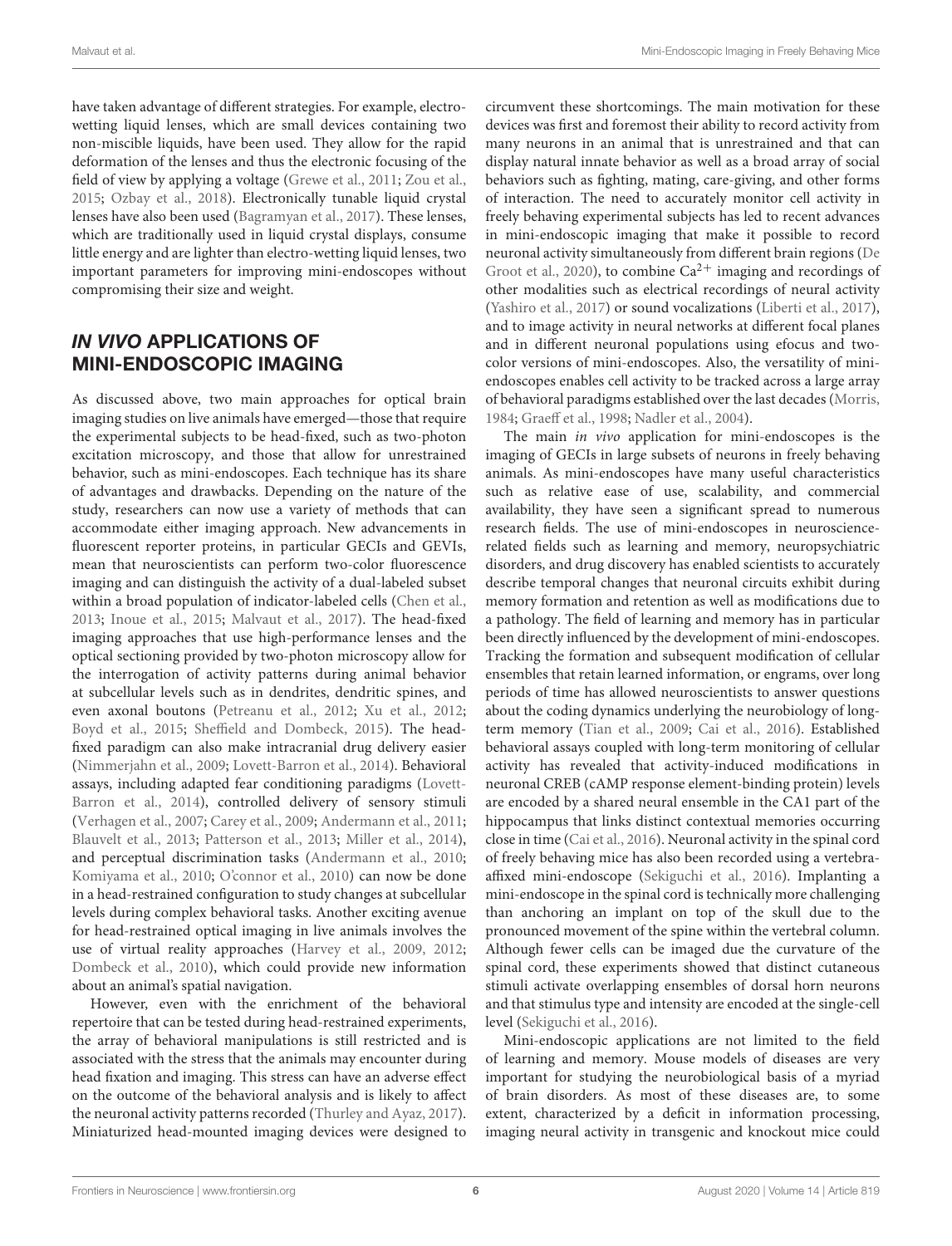be very advantageous for elucidating the underpinnings of the disease mechanisms [\(Nestler and Hyman,](#page-11-35) [2010\)](#page-11-35). For example, much more information about alterations in coding dynamics in animal disease models can be inferred from large-scale imaging in freely behaving animals than is possible with electrophysiological measurements. These approaches could also narrow the gap between molecular and behavioral analyses. This concept becomes clear in the context of Alzheimer's disease (AD), where much progress in understanding the molecular pathology underlying the neurodegeneration observed in human patients has led to the emergence of different mouse models that exhibit one or more AD hallmarks (b-amyloid, presenilins, apolipoprotein E, and Tau) [\(Knowles et al.,](#page-10-38) [2009;](#page-10-38) [Sterniczuk](#page-11-36) [et al.,](#page-11-36) [2010;](#page-11-36) [Filali et al.,](#page-10-39) [2012;](#page-10-39) [Youmans et al.,](#page-12-10) [2012\)](#page-12-10). However, little is known about how these molecular pathways influence population dynamics during memory encoding and retrieval. With the advent of mini-endoscopy, longitudinal imaging in different AD models during the performance of memory tests is now feasible and could shed new light on memory coding dysfunctions in AD as well as in other neurological and psychiatric disorders [\(Ziv and Ghosh,](#page-12-11) [2015\)](#page-12-11). As in the case of AD, the use of mini-endoscopes in animal models of other neurodegenerative disorders and brain trauma may allow the early hallmarks of disease manifestation to be deciphered. These mini-endoscopes combined with optogenetic stimulation can also be used to induce molecular alterations in cells and study disease progression. For example, it is now possible to optogenetically induce the aggregation of α-synuclein in dopaminergic neurons in the substantia nigra and to study alterations in the nigrostriatal pathway and in the network activity of striatal neurons using longitudinal mini-endoscopic  $Ca<sup>2+</sup> imaging (Bérard et al., 2019).$  $Ca<sup>2+</sup> imaging (Bérard et al., 2019).$  $Ca<sup>2+</sup> imaging (Bérard et al., 2019).$  $Ca<sup>2+</sup> imaging (Bérard et al., 2019).$  $Ca<sup>2+</sup> imaging (Bérard et al., 2019).$ 

Drug discovery could also benefit from mini-endoscopic imaging. Although much research has focused on the pharmacological and molecular mechanisms of drugs at the cellular level, much less attention has been directed at understanding the effect of drugs on neuronal coding. [Berdyyeva](#page-9-23) [et al.](#page-9-23) [\(2014\)](#page-9-23) showed that a GABA-A agonist used for treating insomnia reduces hippocampal neuronal firing in freely behaving mice. This result, although not surprising, shed light on the need to correlate neuronal dynamics with the effects of chronic drug administration and to identify the effects of the drugs on the overall neuronal network. Addressing these issues would further advance our ability to design future therapies for treating brain diseases [\(Ziv and Ghosh,](#page-12-11) [2015\)](#page-12-11).

The capability of mini-endoscopes to record neural activity in freely behaving animals can be further enhanced by using optogenetic stimulations [\(Stamatakis et al.,](#page-11-18) [2018\)](#page-11-18) or by combining two different recording techniques such as extracellular electrophysiological recordings with  $Ca^{2+}$  imaging in freely behaving animals [\(Yashiro et al.,](#page-12-6) [2017\)](#page-12-6). [Stamatakis](#page-11-18) [et al.](#page-11-18) [\(2018\)](#page-11-18) used a mini-endoscope that jointly records optical neural activity and light-induced alterations of cellular ensemble activity in the same field-of-view. Other researchers have used a device to optogenetically stimulate brain regions away from the imaging field-of-view [\(Shin et al.,](#page-11-19) [2017;](#page-11-19) [Bérard](#page-9-14) [et al.,](#page-9-14) [2019;](#page-9-14) [Senarathna et al.,](#page-11-20) [2019\)](#page-11-20). Engineering advances in

the manufacture of mini-endoscopes have led to a reduction in the weight and size of these devices, making it possible to simultaneously record cellular activities in different brain regions as was done using the NINscope [\(De Groot et al.,](#page-9-10) [2020\)](#page-9-10). Such types of experiments will yield new data subsets that can be used to analyze the extent to which lateralization occurs during behavior and learning and to track the network stability of multi-region cellular ensembles over long periods of time [\(Gonzalez et al.,](#page-10-25) [2019\)](#page-10-25).

Mini-endoscopes are mostly used to investigate in vivo brain function in freely behaving animals by  $Ca^{2+}$  imaging of cell populations in a given region and are evolving in parallel with improvements in GECIs. The use of such powerful tools will likely expand to the study of other processes underlying brain activity. For instance, an in vivo two-photon investigation of adult neurogenesis and, more particularly, stem cell division has been already performed in anesthetized head-restrained animals [\(Pilz et al.,](#page-11-12) [2018\)](#page-11-12). Mini-endoscopes could help unravel this process in freely behaving animals and to correlate stem cell division with naturalistic patterns of animal behavior. These experiments can be performed under homeostatic conditions in known neurogenic regions of the brain like the dentate gyrus or the subventricular zone, as well as after injury and neuronal regeneration. In line with this, mini-endoscopic imaging has shown that coupling preexisting neurons to the cerebrovascular system regulates adult hippocampal neurogenesis [\(Shen et al.,](#page-11-37) [2019\)](#page-11-37) and that newborn neurons in the adult dentate gyrus migrate laterally first to increase their dispersion [\(Wang et al.,](#page-12-12) [2019\)](#page-12-12). The migration of neuronal progenitors and microglial cells following different neurodegenerative disorders and brain trauma can also be recorded by mini-endoscopic imaging. In addition, the use of miniaturized two-photon microscopes makes it possible to image  $Ca^{2+}$  activity in dendrites [\(Zong et al.,](#page-12-4) [2017\)](#page-12-4) and may be used in the future to image other sub-cellular structures. Future studies will certainly deepen our understanding of the cellular and molecular mechanisms operating in homeostatic and diseased conditions.

# LIMITATIONS AND FUTURE AVENUES FOR MINI-ENDOSCOPIC IMAGING

Given the experimentally proven benefits and versatility of miniendoscopes for neuroscience research, it has become increasingly clear that the impact of these devices will grow exponentially. However, they still have some limitations and drawbacks and further improvements are needed. The weight and size of miniendoscopes are crucial and should be further improved to enable unrestrained one- and two-photon mini-endoscopic imaging in freely behaving mice and other small animal models. Similarly, the footprint of mini-endoscopes should be reduced for multiregion imaging in order to record activity from adjacent brain areas. Another caveat is that most of the mini-endoscopes used in freely behaving animals need to be tethered to optical components that are too big and too heavy to be mounted on an animal's head, which means that more complex social behaviors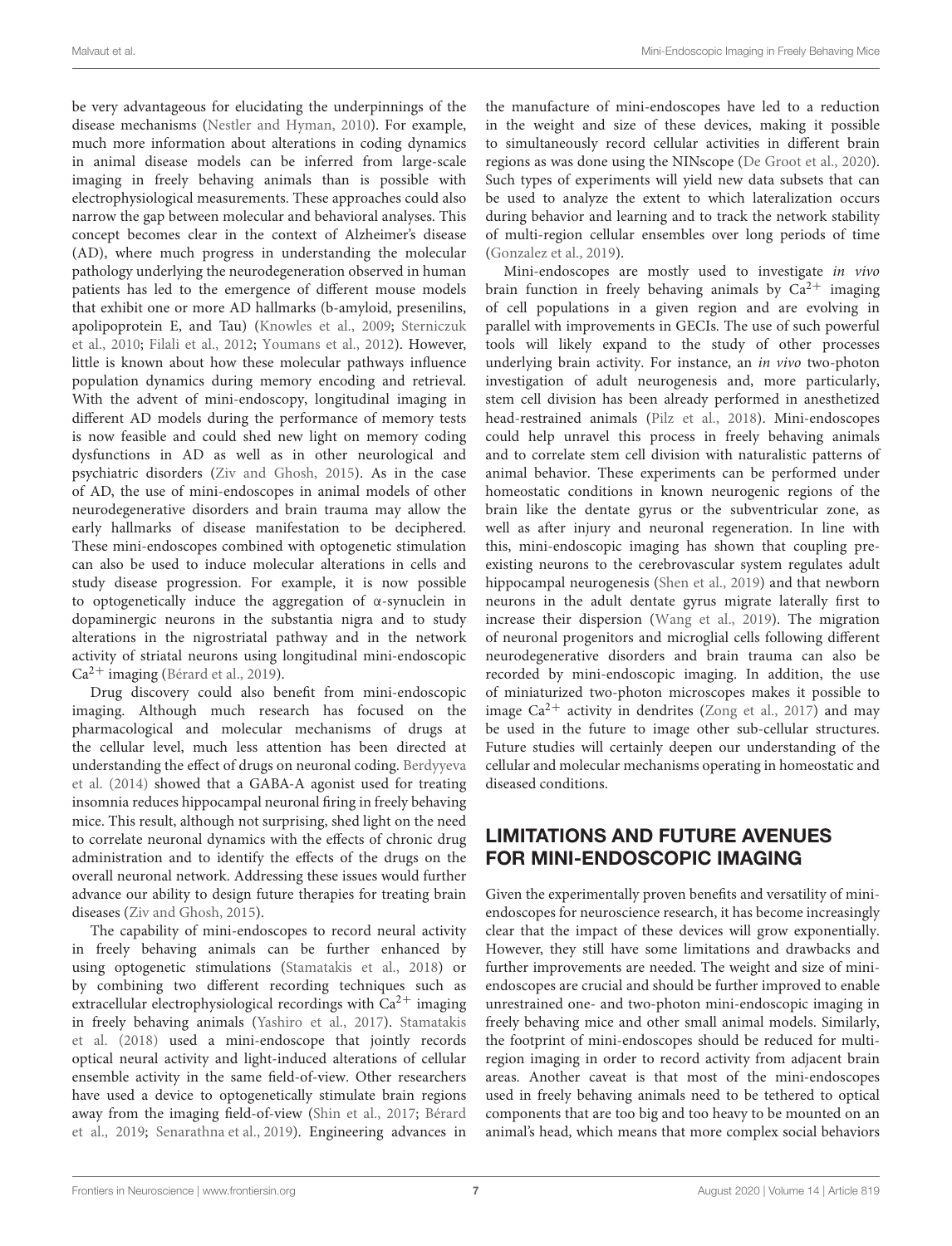such as social interactions, mating, and mate aggression cannot be fully investigated due to the obvious physical constraints. The poor optical sectioning of one-photon mini-endoscopes and the major aberrations caused by their optical components (GRIN lenses) should also be taken into consideration and be improved. Below we discuss some of the avenues for addressing these issues.

# Optical Sectioning

Despite the advantages of wide-field epifluorescence miniendoscopy (large field of view, small dimensions, and technical simplicity), these systems do not provide the optical sectioning of widely used tabletop systems such as confocal or two-photon microscopes or two-photon mini-endoscopes. As a consequence, image contrast in the focal plane is strongly attenuated by the outof-focus fluorescent background when imaging densely labeled structures, especially in scattering media. The strong background limits neuronal and glial activity recording to the soma, as smaller structures such as dendrites, dendritic spines, and glial processes are too dim to be resolved. One of the key avenues for future developments is thus the integration and miniaturization of non-scanning optical sectioning systems already offered in large-scale microscopes.

Among non-scanning techniques, the tabletop version of the HiLo microscope has generated a great deal of interest [\(Lim et al.,](#page-10-40) [2011;](#page-10-40) [Lauterbach et al.,](#page-10-41) [2015\)](#page-10-41). The HiLo microscopy technique is based on epifluorescence microscopy and makes it possible to reject the out-of-focus fluorescent background by processing two images, one recorded with a uniform illumination and the other recorded with a high contrast pattern. HiLo microscopy provides high contrast images with optical sectioning similar to confocal microscopy at the expense of half the camera frame rate. The use of speckle illumination for the high contrast illumination has been proposed, as fast switching from uniform to speckle illumination can be obtained with the simple addition of a diffuser and a galvanometric scanner. HiLo microscopy has already been used for endoscopic applications using a flexible fiber bundle to deliver shaped illumination to the sample and to collect the fluorescence [\(Ford et al.,](#page-10-42) [2012\)](#page-10-42). Although fiber bundles allow images and illumination patterns to be relayed over long distances (up to meters), they are more rigid than the smaller diameter multi-mode fibers used to deliver light in experiments on freely behaving animals. They also have a small core fill factor, which results in low optical transmission. These properties limit their use for dimmer fluorescent signal recording in freely behaving small animals. Generating both illumination types in the microscope body at the expense of the size of the system is a good alternative to fiber bundles, and the technical simplicity of the HiLo microscopy technique makes it a good candidate for miniaturization.

More recently, it has been proposed that the light field microscopy (LFM) and seeded iterative demixing (SID) techniques can be integrated into miniaturized microscopes [\(Nobauer et al.,](#page-11-38) [2017;](#page-11-38) [Skocek et al.,](#page-11-39) [2018\)](#page-11-39). These computational methods only require minor hardware modifications to the microscope body by inserting a microlens array in the detection pathway of a miniaturized epifluorescence microscope. A 700  $\mu$ m  $\times$  600  $\mu$ m  $\times$  360  $\mu$ m volume has been imaged at a frequency of 16 Hz with a discrimination threshold between cells of 15 microns. Despite the complex analytics and lower spatial resolution of this method, the reduced number of optical components and the extraction of a large volumetric amount of data makes it a good candidate for  $Ca^{2+}$  activity recording in freely behaving animals with improved optical sectioning.

As mentioned above, the first versions of mini-endoscopes were based on a two-photon excitation principle that provides superior optical sectioning [\(Helmchen et al.,](#page-10-14) [2001;](#page-10-14) [Helmchen,](#page-10-15) [2002;](#page-10-15) [Flusberg et al.,](#page-10-16) [2005\)](#page-10-16). However, these systems are bulkier and heavier, which limits the behavioral paradigms that can be studied. In these versions, the laser scanning mechanism is either located proximally on the animal for higher resolution and sensitivity, or remotely and is connected to the animal with a fiber bundle to limit the number of optical components on the animal [\(Ozbay et al.,](#page-11-40) [2015,](#page-11-40) [2018\)](#page-11-21). To reduce the weight of the imaging systems, miniaturized scanning systems were developed based on micro-mechanical systems (MEMS), scanning mirrors [\(Piyawattanametha et al.,](#page-11-41) [2006;](#page-11-41) [Zong et al.,](#page-12-4) [2017\)](#page-12-4), and piezoelectric actuators [\(Engelbrecht et al.,](#page-10-43) [2008\)](#page-10-43). High resolution miniaturized two-photon mini-endoscopes capable of imaging a 130  $\mu$ m  $\times$  130  $\mu$ m-field of view at 40 Hz have been used to record  $Ca^{2+}$  activity in dendrites and spines in freely behaving animals [\(Zong et al.,](#page-12-4) [2017\)](#page-12-4). In this system, a hollow core photonic crystal fiber and an achromatic objective lens are used to minimize light pulse broadening and maintain the high intensity at focus essential for two-photon excitation. However, this work was done in the first layers of the brain (visual cortex). Minimizing pulse broadening remains one of the main challenges of deep brain imaging. To achieve this, the chromatic aberration of the GRIN lenses used for deep brain imaging has to be properly compensated without increasing the outer diameter of the implant. This will require the development of new minimally invasive achromatic optical probes. Another interesting approach to increase the imaging depth without using GRIN lenses is miniaturized three-photon microscopy. [Klioutchnikov et al.](#page-10-44) [\(2020\)](#page-10-44) recently designed a three-photon microscope capable of recording calcium transients at multiple cortical depths of up to 1120 microns in freely behaving animals. However, the weight of the device developed by [Klioutchnikov](#page-10-44) [et al.](#page-10-44) [\(2020\)](#page-10-44) (around 5 g) restricts its use for now to bigger rodents such as rats.

Miniaturized confocal microscopes with a scanning system placed on the animal would provide optical sectioning without a complex laser system and non-linear effect management. The main drawback of confocal microscopy compared to two-photon microscopy is its lower excitation wavelength, which creates more scattering and higher phototoxicity. The chromatic aberrations of the optical system, including the GRIN relay lens, will also have to be properly compensated to ensure that the pinhole and object plane remain in conjugated planes.

# Optical Aberration Compensation

The high numerical aperture and the small outer diameter of GRIN lenses (0.5–1 mm) allow the imaging of structures located several millimeters deep in tissue with minimal invasiveness. In comparison, relay lenses made of optically homogenous materials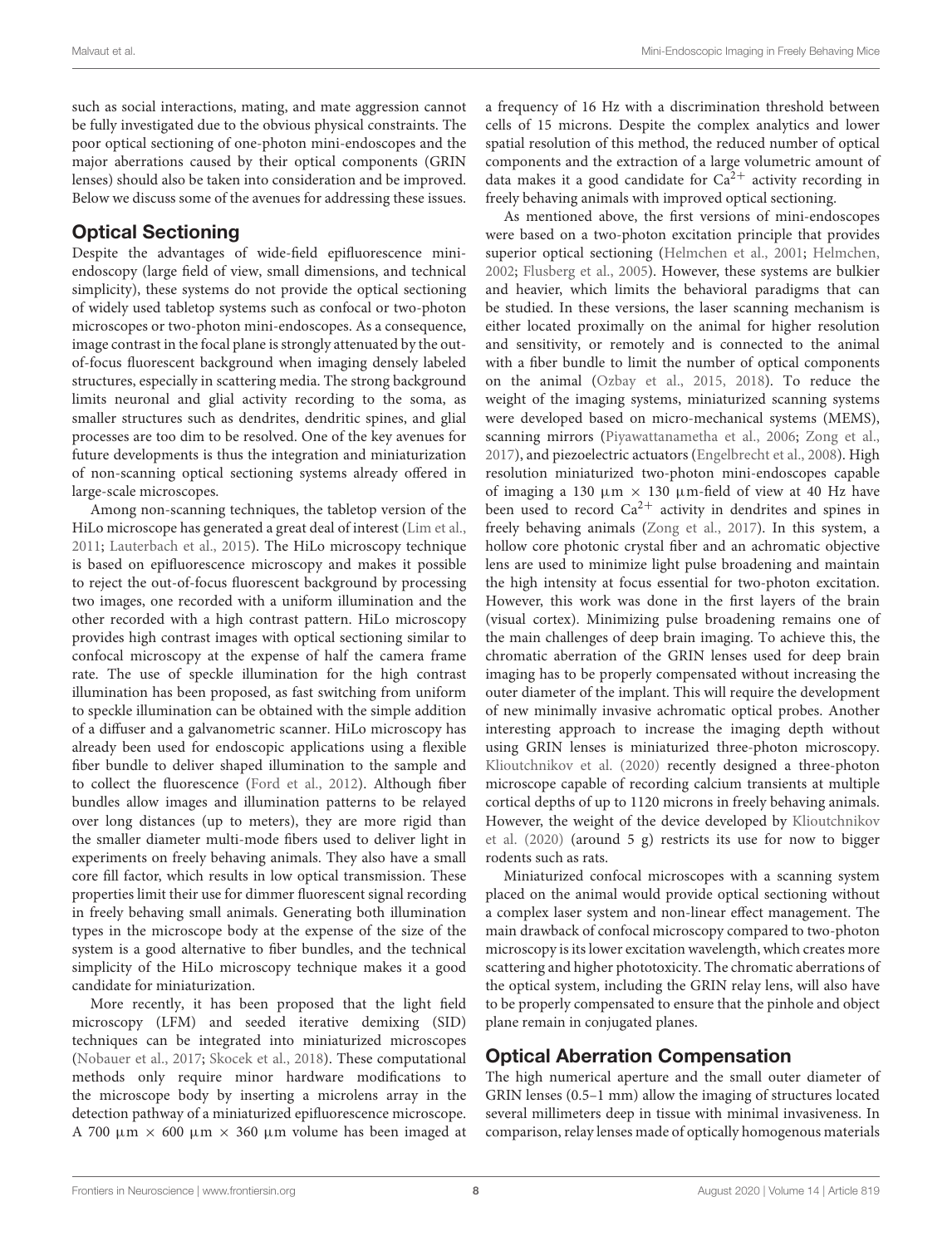with a similar numerical aperture are at least five times larger in diameter. Given this, GRIN lenses have become the preferred option for in vivo deep structure imaging. However, GRIN lenses also suffer from high intrinsic on-axis and off-axis optical aberrations (astigmatism and chromatic) and have the highest optical aberrations in miniaturized microscopy systems, leading to lower spatial resolutions and smaller effective fields of view, especially with high numerical aperture GRIN lenses. To solve this issue, adaptive optics methods have been used in two-photon mini-endoscopes. One of these methods allows the recovery of diffraction-limited resolution in a large field of view by measuring and correcting off-axis aberrations using pupil segmentationbased adaptive optics [\(Wang and Ji,](#page-12-13) [2012\)](#page-12-13). Future developments in miniature microscopy would also benefit from the use of miniature tunable liquid crystal lenses and miniaturization of the phase modulators used in adaptive optics methods such as phase liquid crystal spatial light modulators. Adding adaptive optics to miniaturized microscopes would also help reduce the impact of light scattering in tissue. The inhomogeneity created by the different components of the sample (water, proteins, and lipids, etc.) distorts the fluorescence wavefront, resulting in lower resolution and contrast.

## Wireless Imaging Systems

With the development of tethered miniaturized microscopes, it became possible to correlate brain activity and behavior recordings. However, despite several attempts to reduce the impact of the cables on animal behavior (very flexible cables, motor-assisted rotary-joints, etc.), some complex behavioral studies such as social interaction studies with multiple animals cannot be performed with these systems due to cable entanglement. To overcome these issues, several wireless models have been proposed [\(Liberti et al.,](#page-10-27) [2017;](#page-10-27) [Barbera et al.,](#page-9-11) [2019;](#page-9-11) [Shuman et al.,](#page-11-42) [2020\)](#page-11-42). One of the main challenges in developing wireless systems is minimizing their size and weight by, for instance, reducing the size of the lithium polymer (LiPo) batteries. Several avenues have been explored to reduce power consumption and use lighter batteries: limiting the number of on-board electronic components with on-site recording [\(Barbera et al.,](#page-9-11) [2019;](#page-9-11) [Shuman et al.,](#page-11-42) [2020\)](#page-11-42) and using low resolution sensors to restrict the amount of transferred data [\(Liberti et al.,](#page-10-27) [2017\)](#page-10-27). Using a battery backpack for a better distribution of the weight has also been explored [\(Barbera](#page-9-11) [et al.,](#page-9-11) [2019\)](#page-9-11). For example, [Liberti et al.](#page-10-27) [\(2017\)](#page-10-27) introduced the FinchScope, a wireless mini-endoscope that uses a 2 g wireless transmitter and a LiPo battery. [Barbera et al.](#page-9-11) [\(2019\)](#page-9-11) also introduced a wireless mini-endoscope that is powered by a battery backpack anchored on the animal's back and that is equipped with Micro SD card storage. They were able to record the activity of medium spiny neurons (MSNs) in the dorsal striatum of two freely behaving and interacting mice. In both studies, power was supplied to the microscope by miniature LiPo batteries, which depending on their size, can provide power for 30 min to 1 h at the expense of increasing the weight of the microscope to several grams [\(Liberti et al.,](#page-10-27) [2017\)](#page-10-27). For future developments, local recording remains a very good solution for reducing the weight of the system.

Transferring data samples at a very low frame rate (0.2–1 Hz) and adding a communication interface for the synchronization with external components such as behavior cameras would improve system feedback. The development of new wireless systems should also take into account future behavioral studies aiming to assess the impact of the weight and its distribution (e.g., backpack battery versus integrated battery) on animal behavior. Further improvements are required to optimize wireless mini-endoscopes, improvements that will largely benefit the neuroscience field by expanding the number of possible behavioral experiments that can be performed while monitoring brain activity. The potential of this technique can also be extended to animals that exhibit more complex social behavior like monkeys and small primates. In addition, more complex social behaviors can be assessed without the constraints of the cable from the imaging device.

# GENERAL CONCLUSION

Imaging neuronal activity using various sensors and actuators has emerged as a powerful tool that allows neuroscientists to record large-scale neuronal activity in freely behaving animals. Traditional tools used for imaging such as two-photon excitation microscopy have opened up the possibility of imaging  $Ca^{2+}$ activity patterns at the cellular and subcellular levels with unprecedented optical resolution. But these experimental setups are costly and require specific infrastructures that limit their dissemination among large numbers of laboratories. Also, these setups require the animals to be head-restrained during the imaging phase, which markedly limits the behavioral repertoire that can be tested. The development of mini-endoscopes has given rise to a new class of devices that have proven to be very useful in acquiring and correlating functional cellular signals from cortical and deep brain regions to animal behavior. The ease of use coupled with the portability and relative low cost of miniendoscopes has provided a much-needed technical alternative. The capacity to take recordings from large neuronal populations in freely behaving animals has made it possible to analyze large-scale  $Ca^{2+}$  imaging data with higher statistical power and to discover different types of coding dynamics related to animal behavior. The versatility of these devices also provides a good platform for improvements to the original design based on research requirements. Designs that incorporate parallel electrophysiological recordings or that allow all-optical circuitlevel investigations by combining imaging with optogenetic manipulations can be used to further dissect activity at the microcircuit level and increase our understanding of neural processes underlying animal behavior. The ability to construct lightweight small mini-endoscopes will contribute to animal wellbeing, will improve the read-out of neural activity under natural conditions, and will expand research to other animal models. By decreasing the size of these devices, mini-endoscopes now also permit the use of multiple devices on the same experimental subject, which allows for the imaging of multiple brain areas in mice and other larger animals such as rats and primates. This multi-site recording approach will open up new avenues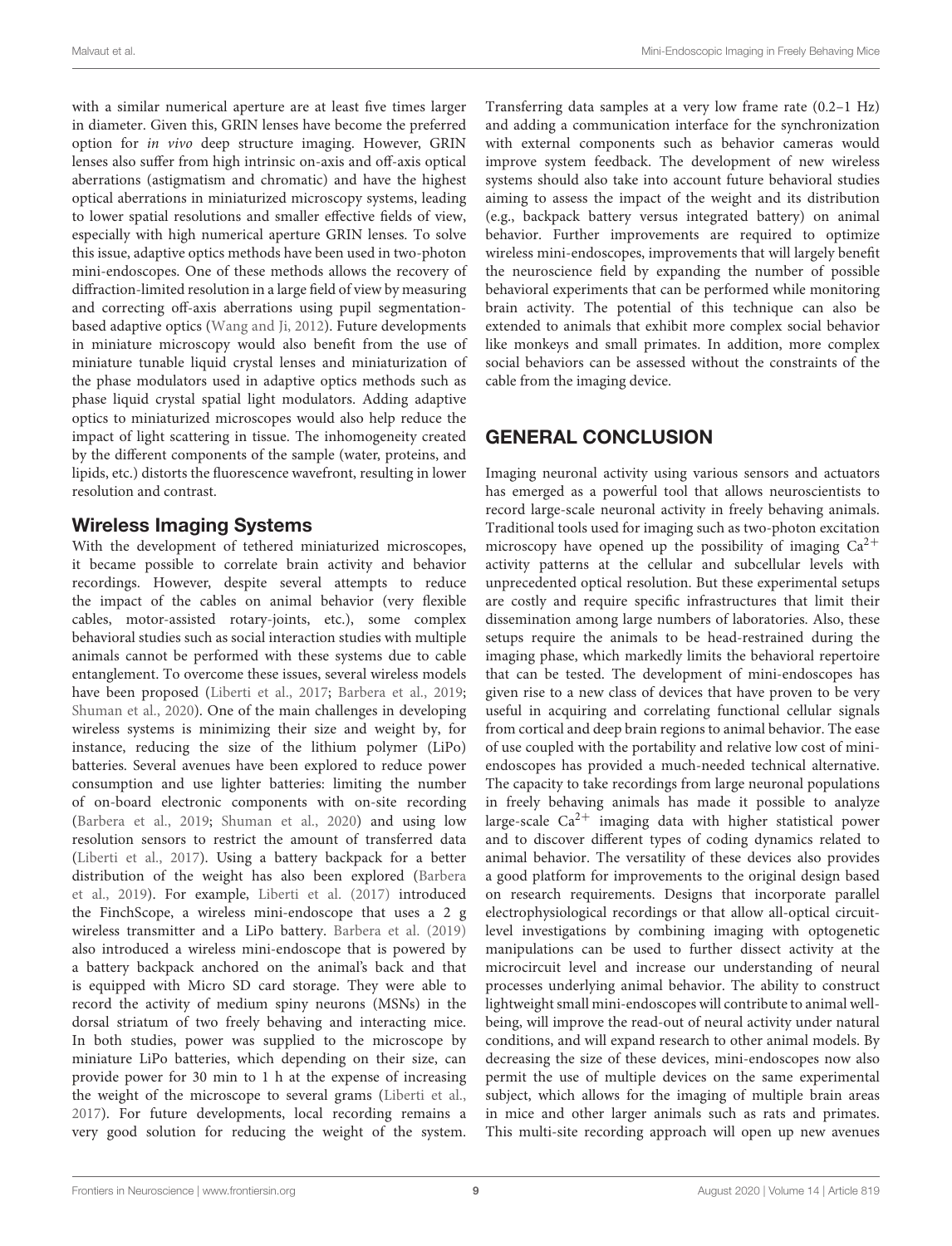for systems neuroscience research, where longitudinal largescale recordings beyond a single local circuit can be performed and may uncover exciting new information related to circuit activity patterns governing brain-wide functional circuitry and synchronicity. Further improvements to these devices aiming to increase the depth of penetration in living tissue, fine tune spatial and temporal resolution, and add a wireless option for even less restrictive behavioral repertoires are needed to make functional imaging in freely behaving animals more widely accessible. The traditional use of mini-endoscopy is to image  $Ca^{2+}$  activity at the neuronal level. However, the advances in fluorescent reporters, onsite lens focus technologies, and two- and three-photon miniaturization will enable scientists to image cellular and subcellular compartments such as dendrites and dendritic spines. Further development of GEVIs, which have much more temporal resolution than GECIs, will push the use of mini-endoscopes even further, giving scientists the means to optically assess voltage changes across membranes and dendritic compartments. This will most likely revolutionize neuroscience research, giving scientists a tool to record, stimulate, and differentiate between the fast electrophysiological events associated with synaptic activity and the slow  $Ca^{2+}$  events associated with the various biomolecular processes that occur during learning

# **REFERENCES**

- <span id="page-9-8"></span>Ahrens, M. B., Li, J. M., Orger, M. B., Robson, D. N., Schier, A. F., Engert, F., et al. (2012). Brain-wide neuronal dynamics during motor adaptation in zebrafish. Nature 485, 471–477. [doi: 10.1038/nature11057](https://doi.org/10.1038/nature11057)
- <span id="page-9-22"></span>Andermann, M. L., Kerlin, A. M., and Reid, R. C. (2010). Chronic cellular imaging of mouse visual cortex during operant behavior and passive viewing. Front. Cell Neurosci. 4:3. [doi: 10.3389/fncel.2010.00003](https://doi.org/10.3389/fncel.2010.00003)
- <span id="page-9-20"></span>Andermann, M. L., Kerlin, A. M., Roumis, D. K., Glickfeld, L. L., and Reid, R. C. (2011). Functional specialization of mouse higher visual cortical areas. Neuron 72, 1025–1039. [doi: 10.1016/j.neuron.2011.11.013](https://doi.org/10.1016/j.neuron.2011.11.013)
- <span id="page-9-16"></span>Bagramyan, A., Galstian, T., and Saghatelyan, A. (2017). Motion-free endoscopic system for brain imaging at variable focal depth using liquid crystal lenses. J Biophoton. 10, 762–774. [doi: 10.1002/jbio.201500261](https://doi.org/10.1002/jbio.201500261)
- <span id="page-9-6"></span>Bando, Y., Sakamoto, M., Kim, S., Ayzenshtat, I., and Yuste, R. (2019). Comparative evaluation of genetically encoded voltage indicators. Cell Rep 26, e804.
- <span id="page-9-13"></span>Barbera, G., Liang, B., Zhang, L., Gerfen, C. R., Culurciello, E., Chen, R., et al. (2016). Spatially compact neural clusters in the dorsal striatum encode locomotion relevant information. Neuron 92, 202–213. [doi: 10.1016/j.neuron.](https://doi.org/10.1016/j.neuron.2016.08.037) [2016.08.037](https://doi.org/10.1016/j.neuron.2016.08.037)
- <span id="page-9-11"></span>Barbera, G., Liang, B., Zhang, L., Li, Y., and Lin, D. T. (2019). A wireless miniScope for deep brain imaging in freely moving mice. J. Neurosci. Methods 323, 56–60. [doi: 10.1016/j.jneumeth.2019.05.008](https://doi.org/10.1016/j.jneumeth.2019.05.008)
- <span id="page-9-15"></span>Barretto, R. P., and Schnitzer, M. J. (2012). In vivo optical microendoscopy for imaging cells lying deep within live tissue. Cold Spring. Harb. Protoc. 2012, 1029–1034.
- <span id="page-9-14"></span>Bérard, M., Sheta, R., Malvaut, S., Turmel, R., Alpaugh, M. J., Dubois, M., et al. (2019). Optogenetic-Mediated Spatiotemporal Control of α-Synuclein Aggregation Disrupts Nigrostriatal Transmission and Precipitates Neurodegeneration. NEURON-D-19-01059. Available online at: [https://ssrn.](https://ssrn.com/abstract=3416893) [com/abstract=3416893](https://ssrn.com/abstract=3416893) (accessed July 9, 2019).
- <span id="page-9-23"></span>Berdyyeva, T., Otte, S., Aluisio, L., Ziv, Y., Burns, L. D., and Dugovic, C. (2014). Zolpidem reduces hippocampal neuronal activity in freely behaving mice: a large scale calcium imaging study with miniaturized fluorescence microscope. PLoS ONE 9:e112068. [doi: 10.1371/journal.pone.0112068](https://doi.org/10.1371/journal.pone.0112068)
- <span id="page-9-3"></span>Berridge, M. J., Lipp, P., and Bootman, M. D. (2000). The versatility and universality of calcium signalling. Nat. Rev. Mol. Cell Biol. 1, 11–21. [doi: 10.](https://doi.org/10.1038/35036035) [1038/35036035](https://doi.org/10.1038/35036035)

and memory. In addition, mini-endoscopic imaging approaches may allow scientists to monitor activity related to spine formation/elimination, the dynamics of glia processes, microglia migration, and adult neurogenesis in freely behaving animals. The flexible methodological approach provided by miniendoscopes will continue to afford neuroscientists with better tools to image large neuronal populations during increasingly less restrained behavioral paradigms. This, in turn, will lead to new datasets that will more accurately depict the relationship between recorded functional and structural activities and animal behavior.

# AUTHOR CONTRIBUTIONS

All authors listed have made a substantial, direct and intellectual contribution to the work, and approved it for publication.

# FUNDING

This work was supported by a postdoctoral fellowship from Mitacs to SM and an operating grant from the Natural Sciences and Engineering Research Council of Canada (NSERC) to AS.

- <span id="page-9-7"></span>Berry, K. P., and Nedivi, E. (2017). Spine dynamics: are they all the same? Neuron 96, 43–55. [doi: 10.1016/j.neuron.2017.08.008](https://doi.org/10.1016/j.neuron.2017.08.008)
- <span id="page-9-21"></span>Blauvelt, D. G., Sato, T. F., Wienisch, M., Knopfel, T., and Murthy, V. N. (2013). Distinct spatiotemporal activity in principal neurons of the mouse olfactory bulb in anesthetized and awake states. Front. Neural Circuits 7:46. [doi: 10.3389/](https://doi.org/10.3389/fncir.2013.00046) [fncir.2013.00046](https://doi.org/10.3389/fncir.2013.00046)
- <span id="page-9-9"></span>Bocarsly, M. E., Jiang, W. C., Wang, C., Dudman, J. T., Ji, N., and Aponte, Y. (2015). Minimally invasive microendoscopy system for in vivo functional imaging of deep nuclei in the mouse brain. Biomed. Opt. Express 6, 4546–4556.
- <span id="page-9-18"></span>Boyd, A. M., Kato, H. K., Komiyama, T., and Isaacson, J. S. (2015). Broadcasting of cortical activity to the olfactory bulb. Cell Rep. 10, 1032–1039. [doi: 10.1016/j.](https://doi.org/10.1016/j.celrep.2015.01.047) [celrep.2015.01.047](https://doi.org/10.1016/j.celrep.2015.01.047)
- <span id="page-9-1"></span>Buzsaki, G. (2004). Large-scale recording of neuronal ensembles. Nat. Neurosci. 7, 446–451. [doi: 10.1038/nn1233](https://doi.org/10.1038/nn1233)
- <span id="page-9-12"></span>Cai, D. J., Aharoni, D., Shuman, T., Shobe, J., Biane, J., Song, W., et al. (2016). A shared neural ensemble links distinct contextual memories encoded close in time. Nature 534, 115–118. [doi: 10.1038/nature17955](https://doi.org/10.1038/nature17955)
- <span id="page-9-19"></span>Carey, R. M., Verhagen, J. V., Wesson, D. W., Pirez, N., and Wachowiak, M. (2009). Temporal structure of receptor neuron input to the olfactory bulb imaged in behaving rats. J. Neurophysiol. 101, 1073–1088. [doi: 10.1152/jn.90902.2008](https://doi.org/10.1152/jn.90902.2008)
- <span id="page-9-17"></span>Chen, T. W., Wardill, T. J., Sun, Y., Pulver, S. R., Renninger, S. L., and Baohan, A. (2013). Ultrasensitive fluorescent proteins for imaging neuronal activity. Nature 499, 295–300. [doi: 10.1038/nature12354](https://doi.org/10.1038/nature12354)
- <span id="page-9-2"></span>Clapham, D. E. (1995). Calcium signaling. Cell 80, 259–268.
- <span id="page-9-0"></span>Csicsvari, J., Henze, D. A., Jamieson, B., Harris, K. D., Sirota, A., Bartho, P., et al. (2003). Massively parallel recording of unit and local field potentials with silicon-based electrodes. J. Neurophysiol. 90, 1314–1323. [doi: 10.1152/jn.00116.](https://doi.org/10.1152/jn.00116.2003) [2003](https://doi.org/10.1152/jn.00116.2003)
- <span id="page-9-4"></span>Dana, H., Mohar, B., Sun, Y., Narayan, S., Gordus, A., Hasseman, J. P., et al. (2016). Sensitive red protein calcium indicators for imaging neural activity. Elife 5:e12727.
- <span id="page-9-5"></span>Dana, H., Sun, Y., Mohar, B., Hulse, B. K., Kerlin, A. M., Hasseman, J. P., et al. (2019). High-performance calcium sensors for imaging activity in neuronal populations and microcompartments. Nat. Methods 16, 649–657. [doi: 10.1038/](https://doi.org/10.1038/s41592-019-0435-6) [s41592-019-0435-6](https://doi.org/10.1038/s41592-019-0435-6)
- <span id="page-9-10"></span>De Groot, A., Van Den Boom, B. J., Van Genderen, R. M., Coppens, J., Van Veldhuijzen, J., Bos, J., et al. (2020). NINscope, a versatile miniscope for multi-region circuit investigations. Elife 9:e49987.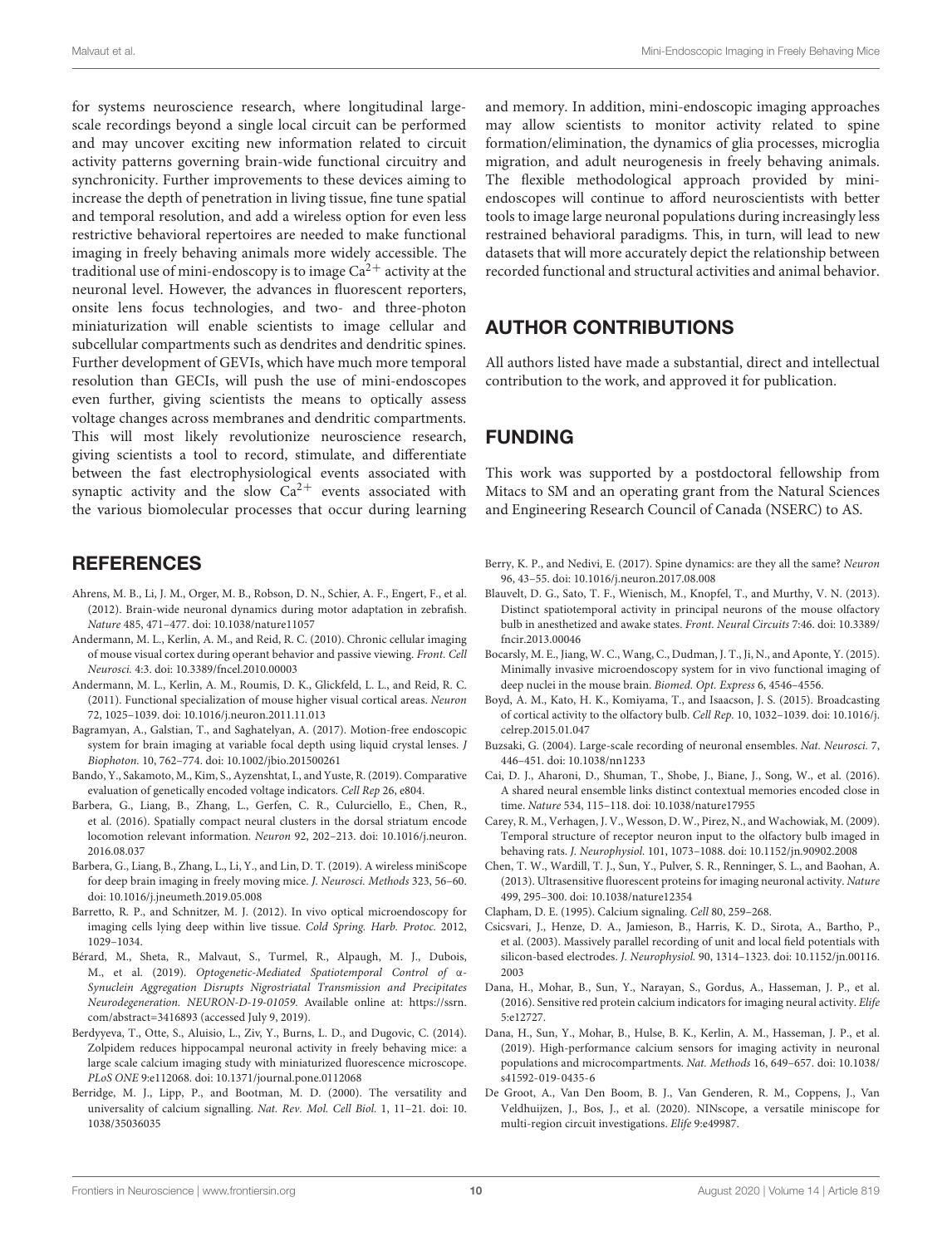- <span id="page-10-36"></span>Dombeck, D. A., Harvey, C. D., Tian, L., Looger, L. L., and Tank, D. W. (2010). Functional imaging of hippocampal place cells at cellular resolution during virtual navigation. Nat. Neurosci. 13, 1433–1440. [doi: 10.1038/nn.2648](https://doi.org/10.1038/nn.2648)
- <span id="page-10-2"></span>Dombeck, D. A., Khabbaz, A. N., Collman, F., Adelman, T. L., and Tank, D. W. (2007). Imaging large-scale neural activity with cellular resolution in awake, mobile mice. Neuron 56, 43–57. [doi: 10.1016/j.neuron.2007.08.003](https://doi.org/10.1016/j.neuron.2007.08.003)
- <span id="page-10-9"></span>Dupret, D., O'neill, J., Pleydell-Bouverie, B., and Csicsvari, J. (2010). The reorganization and reactivation of hippocampal maps predict spatial memory performance. Nat. Neurosci. 13, 995–1002. [doi: 10.1038/nn.2599](https://doi.org/10.1038/nn.2599)
- <span id="page-10-22"></span>Edell, D. J., Toi, V. V., Mcneil, V. M., and Clark, L. D. (1992). Factors influencing the biocompatibility of insertable silicon microshafts in cerebral cortex. IEEE Trans. Biomed. Eng. 39, 635–643. [doi: 10.1109/10.141202](https://doi.org/10.1109/10.141202)
- <span id="page-10-43"></span>Engelbrecht, C. J., Johnston, R. S., Seibel, E. J., and Helmchen, F. (2008). Ultra-compact fiber-optic two-photon microscope for functional fluorescence imaging in vivo. Opt Express 16, 5556–5564.
- <span id="page-10-39"></span>Filali, M., Lalonde, R., Theriault, P., Julien, C., Calon, F., and Planel, E. (2012). Cognitive and non-cognitive behaviors in the triple transgenic mouse model of Alzheimer's disease expressing mutated APP, PS1, and Mapt (3xTg-AD). Behav. Brain Res. 234, 334–342. [doi: 10.1016/j.bbr.2012.07.004](https://doi.org/10.1016/j.bbr.2012.07.004)
- <span id="page-10-16"></span>Flusberg, B. A., Jung, J. C., Cocker, E. D., Anderson, E. P., and Schnitzer, M. J. (2005). In vivo brain imaging using a portable 3.9 gram two-photon fluorescence microendoscope. Opt. Lett. 30, 2272–2274.
- <span id="page-10-18"></span>Flusberg, B. A., Nimmerjahn, A., Cocker, E. D., Mukamel, E. A., Barretto, R. P., Ko, T. H., et al. (2008). High-speed, miniaturized fluorescence microscopy in freely moving mice. Nat. Methods 5, 935–938. [doi: 10.1038/nmeth.1256](https://doi.org/10.1038/nmeth.1256)
- <span id="page-10-42"></span>Ford, T. N., Lim, D., and Mertz, J. (2012). Fast optically sectioned fluorescence HiLo endomicroscopy. J. Biomed. Opt. 17, 021105. [doi: 10.1117/1.jbo.17.2.](https://doi.org/10.1117/1.jbo.17.2.021105) [021105](https://doi.org/10.1117/1.jbo.17.2.021105)
- <span id="page-10-21"></span>Fu, O., Iwai, Y., Kondoh, K., Misaka, T., Minokoshi, Y., and Nakajima, K. I. (2019). SatB2-expressing neurons in the parabrachial nucleus encode sweet taste. Cell Rep. 27, 1650–1656.e1654.
- <span id="page-10-13"></span>Gengatharan, A., Bammann, R. R., and Saghatelyan, A. (2016). The role of astrocytes in the generation, migration, and integration of new neurons in the adult olfactory bulb. Front. Neurosci. 10:149. [doi: 10.3389/fnins.2016.00149](https://doi.org/10.3389/fnins.2016.00149)
- <span id="page-10-26"></span>Ghosh, K. K., Burns, L. D., Cocker, E. D., Nimmerjahn, A., Ziv, Y., Gamal, A. E., et al. (2011). Miniaturized integration of a fluorescence microscope. Nat. Methods 8, 871–878. [doi: 10.1038/nmeth.1694](https://doi.org/10.1038/nmeth.1694)
- <span id="page-10-17"></span>Gobel, W., Kerr, J. N., Nimmerjahn, A., and Helmchen, F. (2004). Miniaturized two-photon microscope based on a flexible coherent fiber bundle and a gradient-index lens objective. Opt. Lett. 29, 2521–2523.
- <span id="page-10-25"></span>Gonzalez, W. G., Zhang, H., Harutyunyan, A., and Lois, C. (2019). Persistence of neuronal representations through time and damage in the hippocampus. Science 365, 821–825. [doi: 10.1126/science.aav9199](https://doi.org/10.1126/science.aav9199)
- <span id="page-10-37"></span>Graeff, F. G., Netto, C. F., and Zangrossi, H. Jr. (1998). The elevated T-maze as an experimental model of anxiety. Neurosci. Biobehav. Rev. 23, 237–246. [doi: 10.1016/s0149-7634\(98\)00024-4](https://doi.org/10.1016/s0149-7634(98)00024-4)
- <span id="page-10-4"></span>Grewe, B. F., and Helmchen, F. (2009). Optical probing of neuronal ensemble activity. Curr. Opin. Neurobiol. 19, 520–529. [doi: 10.1016/j.conb.2009.09.003](https://doi.org/10.1016/j.conb.2009.09.003)
- <span id="page-10-32"></span>Grewe, B. F., Voigt, F. F., van 't Hoff, M., and Helmchen, F. (2011). Fast two-layer two-photon imaging of neuronal cell populations using an electrically tunable lens. Biomed. Opt. Express 2, 2035–2046.
- <span id="page-10-0"></span>Grinvald, A., Frostig, R. D., Lieke, E., and Hildesheim, R. (1988). Optical imaging of neuronal activity. Physiol. Rev. 68, 1285–1366.
- <span id="page-10-23"></span>Gulati, S., Cao, V. Y., and Otte, S. (2017). Multi-layer cortical Ca2+ imaging in freely moving mice with prism probes and miniaturized fluorescence microscopy. J. Vis. Exp. 55579.
- <span id="page-10-7"></span>Hafting, T., Fyhn, M., Molden, S., Moser, M. B., and Moser, E. I. (2005). Microstructure of a spatial map in the entorhinal cortex. Nature 436, 801–806. [doi: 10.1038/nature03721](https://doi.org/10.1038/nature03721)
- <span id="page-10-31"></span>Hamel, E. J., Grewe, B. F., Parker, J. G., and Schnitzer, M. J. (2015). Cellular level brain imaging in behaving mammals: an engineering approach. Neuron 86, 140–159. [doi: 10.1016/j.neuron.2015.03.055](https://doi.org/10.1016/j.neuron.2015.03.055)
- <span id="page-10-8"></span>Harris, K. D., Csicsvari, J., Hirase, H., Dragoi, G., and Buzsaki, G. (2003). Organization of cell assemblies in the hippocampus. Nature 424, 552–556. [doi: 10.1038/nature01834](https://doi.org/10.1038/nature01834)
- <span id="page-10-35"></span>Harvey, C. D., Coen, P., and Tank, D. W. (2012). Choice-specific sequences in parietal cortex during a virtual-navigation decision task. Nature 484, 62–68. [doi: 10.1038/nature10918](https://doi.org/10.1038/nature10918)
- <span id="page-10-6"></span>Harvey, C. D., Collman, F., Dombeck, D. A., and Tank, D. W. (2009). Intracellular dynamics of hippocampal place cells during virtual navigation. Nature 461, 941–946. [doi: 10.1038/nature08499](https://doi.org/10.1038/nature08499)
- <span id="page-10-15"></span>Helmchen, F. (2002). Miniaturization of fluorescence microscopes using fibre optics. Exp. Physiol. 87, 737–745. [doi: 10.1113/eph8702478](https://doi.org/10.1113/eph8702478)
- <span id="page-10-14"></span>Helmchen, F., Fee, M. S., Tank, D. W., and Denk, W. (2001). A miniature headmounted two-photon microscope. High-resolution brain imaging in freely moving animals. Neuron 31, 903–912. [doi: 10.1016/s0896-6273\(01\)00421-4](https://doi.org/10.1016/s0896-6273(01)00421-4)
- <span id="page-10-5"></span>Houweling, A. R., and Brecht, M. (2008). Behavioural report of single neuron stimulation in somatosensory cortex. Nature 451, 65–68. [doi: 10.1038/](https://doi.org/10.1038/nature06447) [nature06447](https://doi.org/10.1038/nature06447)
- <span id="page-10-33"></span>Inoue, M., Takeuchi, A., Horigane, S., Ohkura, M., Gengyo-Ando, K., and Fujii, H. (2015). Rational design of a high-affinity, fast, red calcium indicator R-CaMP2. Nat. Methods 12, 64–70. [doi: 10.1038/nmeth.3185](https://doi.org/10.1038/nmeth.3185)
- <span id="page-10-11"></span>Inoue, M., Takeuchi, A., Manita, S., Horigane, S. I., Sakamoto, M., and Kawakami, R. (2019). Rational engineering of XCaMPs, a multicolor GECI suite for in vivo imaging of complex brain Circuit dynamics. Cell 177, 1346–1360.e1324.
- <span id="page-10-28"></span>Jacob, A. D., Ramsaran, A. I., Mocle, A. J., Tran, L. M., Yan, C., Frankland, P. W., et al. (2018). A compact head-mounted endoscope for in vivo calcium imaging in freely behaving mice. Curr. Protoc. Neurosci. 84:e51. [doi: 10.1002/cpns.51](https://doi.org/10.1002/cpns.51)
- <span id="page-10-12"></span>Jercog, P., Rogerson, T., and Schnitzer, M. J. (2016). Large-scale fluorescence calcium-imaging methods for studies of long-term memory in behaving mammals. Cold Spring Harb. Perspect. Biol. 8, a021824. [doi: 10.1101/](https://doi.org/10.1101/cshperspect.a021824) [cshperspect.a021824](https://doi.org/10.1101/cshperspect.a021824)
- <span id="page-10-19"></span>Jung, J. C., and Schnitzer, M. J. (2003). Multiphoton endoscopy. Opt. Lett. 28, 902–904.
- <span id="page-10-3"></span>Kerr, J. N., De Kock, C. P., Greenberg, D. S., Bruno, R. M., Sakmann, B., and Helmchen, F. (2007). Spatial organization of neuronal population responses in layer 2/3 of rat barrel cortex. J. Neurosci. 27, 13316–13328. [doi: 10.1523/](https://doi.org/10.1523/jneurosci.2210-07.2007) [jneurosci.2210-07.2007](https://doi.org/10.1523/jneurosci.2210-07.2007)
- <span id="page-10-29"></span>Kim, C. K., Adhikari, A., and Deisseroth, K. (2017). Integration of optogenetics with complementary methodologies in systems neuroscience. Nat. Rev. Neurosci. 18, 222–235. [doi: 10.1038/nrn.2017.15](https://doi.org/10.1038/nrn.2017.15)
- <span id="page-10-44"></span>Klioutchnikov, A., Wallace, D. J., Frosz, M. H., Zeltner, R., Sawinski, J., Pawlak, V., et al. (2020). Three-photon head-mounted microscope for imaging deep cortical layers in freely moving rats. Nat. Methods 17, 509–513. [doi: 10.1038/](https://doi.org/10.1038/s41592-020-0817-9) [s41592-020-0817-9](https://doi.org/10.1038/s41592-020-0817-9)
- <span id="page-10-38"></span>Knowles, J. K., Rajadas, J., Nguyen, T. V., Yang, T., Lemieux, M. C., Vander Griend, L., et al. (2009). The p75 neurotrophin receptor promotes amyloid-beta(1-42) induced neuritic dystrophy in vitro and in vivo. J. Neurosci. 29, 10627–10637. [doi: 10.1523/jneurosci.0620-09.2009](https://doi.org/10.1523/jneurosci.0620-09.2009)
- <span id="page-10-34"></span>Komiyama, T., Sato, T. R., O'connor, D. H., Zhang, Y. X., Huber, D., Hooks, B. M., et al. (2010). Learning-related fine-scale specificity imaged in motor cortex circuits of behaving mice. Nature 464, 1182–1186. [doi: 10.1038/nature08897](https://doi.org/10.1038/nature08897)
- <span id="page-10-41"></span>Lauterbach, M. A., Ronzitti, E., Sternberg, J. R., Wyart, C., and Emiliani, V. (2015). Fast calcium imaging with optical sectioning via HiLo microscopy. PLoS ONE 10:e0143681. [doi: 10.1371/journal.pone.0143681](https://doi.org/10.1371/journal.pone.0143681)
- <span id="page-10-30"></span>Lechasseur, Y., Dufour, S., Lavertu, G., Bories, C., Deschenes, M., Vallee, R., et al. (2011). A microprobe for parallel optical and electrical recordings from single neurons in vivo. Nat. Methods 8, 319–325. [doi: 10.1038/nmeth.1572](https://doi.org/10.1038/nmeth.1572)
- <span id="page-10-24"></span>Lee, S. A., Holly, K. S., Voziyanov, V., Villalba, S. L., Tong, R., Grigsby, H. E., et al. (2016). Gradient index microlens implanted in prefrontal cortex of mouse does not affect behavioral test performance over time. PLoS ONE 11:e0146533. [doi: 10.1371/journal.pone.0146533](https://doi.org/10.1371/journal.pone.0146533)
- <span id="page-10-20"></span>Levene, M. J., Dombeck, D. A., Kasischke, K. A., Molloy, R. P., and Webb, W. W. (2004). In vivo multiphoton microscopy of deep brain tissue. J. Neurophysiol. 91, 1908–1912. [doi: 10.1152/jn.01007.2003](https://doi.org/10.1152/jn.01007.2003)
- <span id="page-10-27"></span>Liberti, W. A., Perkins, L. N., Leman, D. P., and Gardner, T. J. (2017). An open source, wireless capable miniature microscope system. J. Neural Eng. 14:045001. [doi: 10.1088/1741-2552/aa6806](https://doi.org/10.1088/1741-2552/aa6806)
- <span id="page-10-40"></span>Lim, D., Ford, T. N., Chu, K. K., and Mertz, J. (2011). Optically sectioned in vivo imaging with speckle illumination HiLo microscopy. J. Biomed. Opt. 16:016014. [doi: 10.1117/1.3528656](https://doi.org/10.1117/1.3528656)
- <span id="page-10-10"></span>Lin, M. Z., and Schnitzer, M. J. (2016). Genetically encoded indicators of neuronal activity. Nat. Neurosci. 19, 1142–1153. [doi: 10.1038/nn.4359](https://doi.org/10.1038/nn.4359)
- <span id="page-10-1"></span>Logothetis, N., Merkle, H., Augath, M., Trinath, T., and Ugurbil, K. (2002). Ultra high-resolution fMRI in monkeys with implanted RF coils. Neuron 35, 227–242. [doi: 10.1016/s0896-6273\(02\)00775-4](https://doi.org/10.1016/s0896-6273(02)00775-4)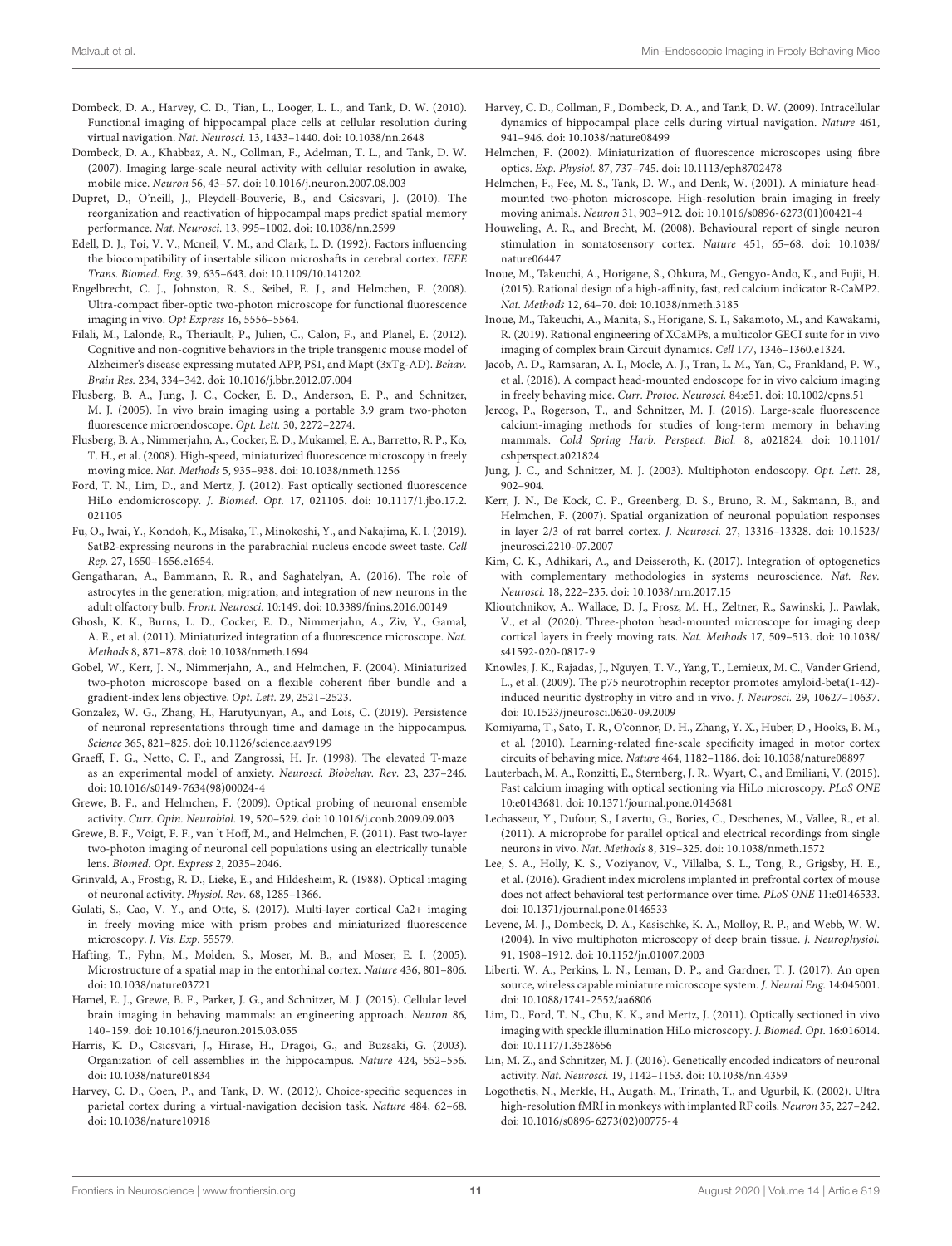- <span id="page-11-26"></span>Lovett-Barron, M., Kaifosh, P., Kheirbek, M. A., Danielson, N., Zaremba, J. D., and Reardon, T. R. (2014). Dendritic inhibition in the hippocampus supports fear learning. Science 343, 857–863. [doi: 10.1126/science.1247485](https://doi.org/10.1126/science.1247485)
- <span id="page-11-22"></span>Malvaut, S., Gribaudo, S., Hardy, D., David, L. S., Daroles, L., Labrecque, S., et al. (2017). CaMKIIalpha expression defines two functionally distinct populations of granule cells involved in different types of odor behavior. Curr. Biol. 27:e3316.
- <span id="page-11-28"></span>Miller, J. E., Ayzenshtat, I., Carrillo-Reid, L., and Yuste, R. (2014). Visual stimuli recruit intrinsically generated cortical ensembles. Proc. Natl. Acad. Sci. U.S.A. 111, E4053–E4061.
- <span id="page-11-6"></span>Moore, J. J., Ravassard, P. M., Ho, D., Acharya, L., Kees, A. L., Vuong, C., et al. (2017). Dynamics of cortical dendritic membrane potential and spikes in freely behaving rats. Science 355:eaaj1497. [doi: 10.1126/science.aaj1497](https://doi.org/10.1126/science.aaj1497)
- <span id="page-11-31"></span>Morris, R. (1984). Developments of a water-maze procedure for studying spatial learning in the rat. J. Neurosci. Methods 11, 47–60. [doi: 10.1016/0165-0270\(84\)](https://doi.org/10.1016/0165-0270(84)90007-4) [90007-4](https://doi.org/10.1016/0165-0270(84)90007-4)
- <span id="page-11-32"></span>Nadler, J. J., Moy, S. S., Dold, G., Trang, D., Simmons, N., Perez, A., et al. (2004). Automated apparatus for quantitation of social approach behaviors in mice. Genes Brain Behav. 3, 303–314. [doi: 10.1111/j.1601-183x.2004.00071.x](https://doi.org/10.1111/j.1601-183x.2004.00071.x)
- <span id="page-11-35"></span>Nestler, E. J., and Hyman, S. E. (2010). Animal models of neuropsychiatric disorders. Nat. Neurosci. 13, 1161–1169.
- <span id="page-11-13"></span>Nguyen, J. P., Shipley, F. B., Linder, A. N., Plummer, G. S., Liu, M., Setru, S. U., et al. (2016). Whole-brain calcium imaging with cellular resolution in freely behaving Caenorhabditis elegans. Proc. Natl. Acad. Sci. U.S.A. 113, E1074–E1081.
- <span id="page-11-0"></span>Nicolelis, M. A., and Ribeiro, S. (2002). Multielectrode recordings: the next steps. Curr. Opin. Neurobiol. 12, 602–606. [doi: 10.1016/s0959-4388\(02\)00374-4](https://doi.org/10.1016/s0959-4388(02)00374-4)
- <span id="page-11-2"></span>Niell, C. M., and Stryker, M. P. (2010). Modulation of visual responses by behavioral state in mouse visual cortex. Neuron 65, 472–479. [doi: 10.1016/j.](https://doi.org/10.1016/j.neuron.2010.01.033) [neuron.2010.01.033](https://doi.org/10.1016/j.neuron.2010.01.033)
- <span id="page-11-25"></span>Nimmerjahn, A., Mukamel, E. A., and Schnitzer, M. J. (2009). Motor behavior activates Bergmann glial networks. Neuron 62, 400–412. [doi: 10.1016/j.neuron.](https://doi.org/10.1016/j.neuron.2009.03.019) [2009.03.019](https://doi.org/10.1016/j.neuron.2009.03.019)
- <span id="page-11-38"></span>Nobauer, T., Skocek, O., Pernia-Andrade, A. J., Weilguny, L., Traub, F. M., Molodtsov, M. I., et al. (2017). Video rate volumetric Ca(2+) imaging across cortex using seeded iterative demixing (SID) microscopy. Nat. Methods 14, 811–818. [doi: 10.1038/nmeth.4341](https://doi.org/10.1038/nmeth.4341)
- <span id="page-11-11"></span>Obernier, K., and Alvarez-Buylla, A. (2019). Neural stem cells: origin, heterogeneity and regulation in the adult mammalian brain. Development 146:dev156059. [doi: 10.1242/dev.156059](https://doi.org/10.1242/dev.156059)
- <span id="page-11-29"></span>O'connor, D. H., Peron, S. P., Huber, D., and Svoboda, K. (2010). Neural activity in barrel cortex underlying vibrissa-based object localization in mice. Neuron 67, 1048–1061. [doi: 10.1016/j.neuron.2010.08.026](https://doi.org/10.1016/j.neuron.2010.08.026)
- <span id="page-11-3"></span>O'keefe, J., and Dostrovsky, J. (1971). The hippocampus as a spatial map. Preliminary evidence from unit activity in the freely-moving rat. Brain Res. 34, 171–175. [doi: 10.1016/0006-8993\(71\)90358-1](https://doi.org/10.1016/0006-8993(71)90358-1)
- <span id="page-11-21"></span>Ozbay, B. N., Futia, G. L., Ma, M., Bright, V. M., Gopinath, J. T., Hughes, E. G., et al. (2018). Three dimensional two-photon brain imaging in freely moving mice using a miniature fiber coupled microscope with active axial-scanning. Sci. Rep. 8:8108.
- <span id="page-11-40"></span>Ozbay, B. N., Losacco, J. T., Cormack, R., Weir, R., Bright, V. M., Gopinath, J. T., et al. (2015). Miniaturized fiber-coupled confocal fluorescence microscope with an electrowetting variable focus lens using no moving parts. Opt. Lett. 40, 2553–2556.
- <span id="page-11-16"></span>Patel, J. M., Swanson, J., Ung, K., Herman, A., Hanson, E., Ortiz-Guzman, J., et al. (2019). Sensory perception drives food avoidance through excitatory basal forebrain circuits. Elife 8:e44548.
- <span id="page-11-27"></span>Patterson, M. A., Lagier, S., and Carleton, A. (2013). Odor representations in the olfactory bulb evolve after the first breath and persist as an odor afterimage. Proc. Natl. Acad. Sci. U.S.A. 110, E3340–E3349.
- <span id="page-11-23"></span>Petreanu, L., Gutnisky, D. A., Huber, D., Xu, N. L., O'connor, D. H., Tian, L., et al. (2012). Activity in motor-sensory projections reveals distributed coding in somatosensation. Nature 489, 299–303. [doi: 10.1038/nature11321](https://doi.org/10.1038/nature11321)
- <span id="page-11-12"></span>Pilz, G. A., Bottes, S., Betizeau, M., Jorg, D. J., Carta, S., Simons, B. D., et al. (2018). Live imaging of neurogenesis in the adult mouse hippocampus. Science 359, 658–662. [doi: 10.1126/science.aao5056](https://doi.org/10.1126/science.aao5056)
- <span id="page-11-41"></span>Piyawattanametha, W., Barretto, R. P., Ko, T. H., Flusberg, B. A., Cocker, E. D., Ra, H., et al. (2006). Fast-scanning two-photon fluorescence imaging based on a microelectromechanical systems two- dimensional scanning mirror. Opt. Lett. 31, 2018–2020.
- <span id="page-11-9"></span>Qian, Y., Piatkevich, K. D., Mc Larney, B., Abdelfattah, A. S., Mehta, S., Murdock, M. H., et al. (2019). A genetically encoded near-infrared fluorescent calcium ion indicator. Nat. Methods 16, 171–174.
- <span id="page-11-17"></span>Resendez, S. L., Jennings, J. H., Ung, R. L., Namboodiri, V. M., Zhou, Z. C., Otis, J. M., et al. (2016). Visualization of cortical, subcortical and deep brain neural circuit dynamics during naturalistic mammalian behavior with head-mounted microscopes and chronically implanted lenses. Nat. Protoc. 11, 566–597. [doi:](https://doi.org/10.1038/nprot.2016.021) [10.1038/nprot.2016.021](https://doi.org/10.1038/nprot.2016.021)
- <span id="page-11-15"></span>Rowland, D. C., Obenhaus, H. A., Skytoen, E. R., Zhang, Q., Kentros, C. G., Moser, E. I., et al. (2018). Functional properties of stellate cells in medial entorhinal cortex layer II. Elife 7:e36664.
- <span id="page-11-14"></span>Sawinski, J., Wallace, D. J., Greenberg, D. S., Grossmann, S., Denk, W., and Kerr, J. N. (2009). Visually evoked activity in cortical cells imaged in freely moving animals. Proc. Natl. Acad. Sci. U.S.A. 106, 19557–19562. [doi: 10.1073/pnas.](https://doi.org/10.1073/pnas.0903680106) [0903680106](https://doi.org/10.1073/pnas.0903680106)
- <span id="page-11-34"></span>Sekiguchi, K. J., Shekhtmeyster, P., Merten, K., Arena, A., Cook, D., Hoffman, E., et al. (2016). Imaging large-scale cellular activity in spinal cord of freely behaving mice. Nat. Commun. 7:11450.
- <span id="page-11-20"></span>Senarathna, J., Yu, H., Deng, C., Zou, A. L., Issa, J. B., Hadjiabadi, D. H., et al. (2019). A miniature multi-contrast microscope for functional imaging in freely behaving animals. Nat. Commun. 10:99.
- <span id="page-11-24"></span>Sheffield, M. E., and Dombeck, D. A. (2015). Calcium transient prevalence across the dendritic arbour predicts place field properties. Nature 517, 200–204. [doi:](https://doi.org/10.1038/nature13871) [10.1038/nature13871](https://doi.org/10.1038/nature13871)
- <span id="page-11-37"></span>Shen, J., Wang, D., Wang, X., Gupta, S., Ayloo, B., Wu, S., et al. (2019). Neurovascular coupling in the dentate gyrus regulates adult hippocampal neurogenesis. Neuron 103:e873.
- <span id="page-11-8"></span>Shen, Y., Nasu, Y., Shkolnikov, I., Kim, A., and Campbell, R. E. (2020). Engineering genetically encoded fluorescent indicators for imaging of neuronal activity: progress and prospects. Neurosci. Res. 152, 3–14. [doi: 10.1016/j.neures.2020.](https://doi.org/10.1016/j.neures.2020.01.011) [01.011](https://doi.org/10.1016/j.neures.2020.01.011)
- <span id="page-11-19"></span>Shin, G., Gomez, A. M., Al-Hasani, R., Jeong, Y. R., Kim, J., Xie, Z., et al. (2017). Flexible near-field wireless optoelectronics as subdermal implants for broad applications in optogenetics. Neuron 93, 509–521.e503.
- <span id="page-11-1"></span>Shoham, D., Glaser, D. E., Arieli, A., Kenet, T., Wijnbergen, C., Toledo, Y., et al. (1999). Imaging cortical dynamics at high spatial and temporal resolution with novel blue voltage-sensitive dyes. Neuron 24, 791–802. [doi: 10.1016/s0896-](https://doi.org/10.1016/s0896-6273(00)81027-2) [6273\(00\)81027-2](https://doi.org/10.1016/s0896-6273(00)81027-2)
- <span id="page-11-4"></span>Shoham, S., O'connor, D. H., and Segev, R. (2006). How silent is the brain: is there a "dark matter" problem in neuroscience? J. Compar. Physiol. A Neuroethol. Sens. Neural Behav. Physiol. 192, 777–784. [doi: 10.1007/s00359-006-0117-6](https://doi.org/10.1007/s00359-006-0117-6)
- <span id="page-11-42"></span>Shuman, T., Aharoni, D., Cai, D. J., Lee, C. R., Chavlis, S., Page-Harley, L., et al. (2020). Breakdown of spatial coding and interneuron synchronization in epileptic mice. Nat. Neurosci. 23, 229–238. [doi: 10.1038/s41593-019-0559-0](https://doi.org/10.1038/s41593-019-0559-0)
- <span id="page-11-39"></span>Skocek, O., Nobauer, T., Weilguny, L., Martinez Traub, F., Xia, C. N., Molodtsov, M. I., et al. (2018). High-speed volumetric imaging of neuronal activity in freely moving rodents. Nat. Methods 15, 429–432. [doi: 10.1038/s41592-018-0008-0](https://doi.org/10.1038/s41592-018-0008-0)
- <span id="page-11-18"></span>Stamatakis, A. M., Schachter, M. J., Gulati, S., Zitelli, K. T., Malanowski, S., Tajik, A., et al. (2018). Simultaneous optogenetics and cellular resolution calcium imaging during active behavior using a miniaturized microscope. Front. Neurosci. 12:496. [doi: 10.3389/fnins.2018.00496](https://doi.org/10.3389/fnins.2018.00496)
- <span id="page-11-5"></span>Stensola, H., Stensola, T., Solstad, T., Froland, K., Moser, M. B., and Moser, E. I. (2012). The entorhinal grid map is discretized. Nature 492, 72–78. [doi: 10.1038/](https://doi.org/10.1038/nature11649) [nature11649](https://doi.org/10.1038/nature11649)
- <span id="page-11-36"></span>Sterniczuk, R., Antle, M. C., Laferla, F. M., and Dyck, R. H. (2010). Characterization of the 3xTg-AD mouse model of Alzheimer's disease: part 2. Behavioral and cognitive changes. Brain Res. 1348, 149–155. [doi: 10.1016/j.brainres.2010.06.011](https://doi.org/10.1016/j.brainres.2010.06.011)
- <span id="page-11-30"></span>Thurley, K., and Ayaz, A. (2017). Virtual reality systems for rodents. Curr. Zool. 63, 109–119. [doi: 10.1093/cz/zow070](https://doi.org/10.1093/cz/zow070)
- <span id="page-11-7"></span>Tian, L., Hires, S. A., and Looger, L. L. (2012). Imaging neuronal activity with genetically encoded calcium indicators. Cold Spring Harb Protoc. 2012, 647–656.
- <span id="page-11-33"></span>Tian, L., Hires, S. A., Mao, T., Huber, D., Chiappe, M. E., Chalasani, S. H., et al. (2009). Imaging neural activity in worms, flies and mice with improved GCaMP calcium indicators. Nat. Methods 6, 875–881. [doi: 10.1038/nmeth.1398](https://doi.org/10.1038/nmeth.1398)
- <span id="page-11-10"></span>Torper, O., and Gotz, M. (2017). Brain repair from intrinsic cell sources: turning reactive glia into neurons. Prog. Brain Res. 230, 69–97. [doi: 10.1016/bs.pbr.2016.](https://doi.org/10.1016/bs.pbr.2016.12.010) [12.010](https://doi.org/10.1016/bs.pbr.2016.12.010)